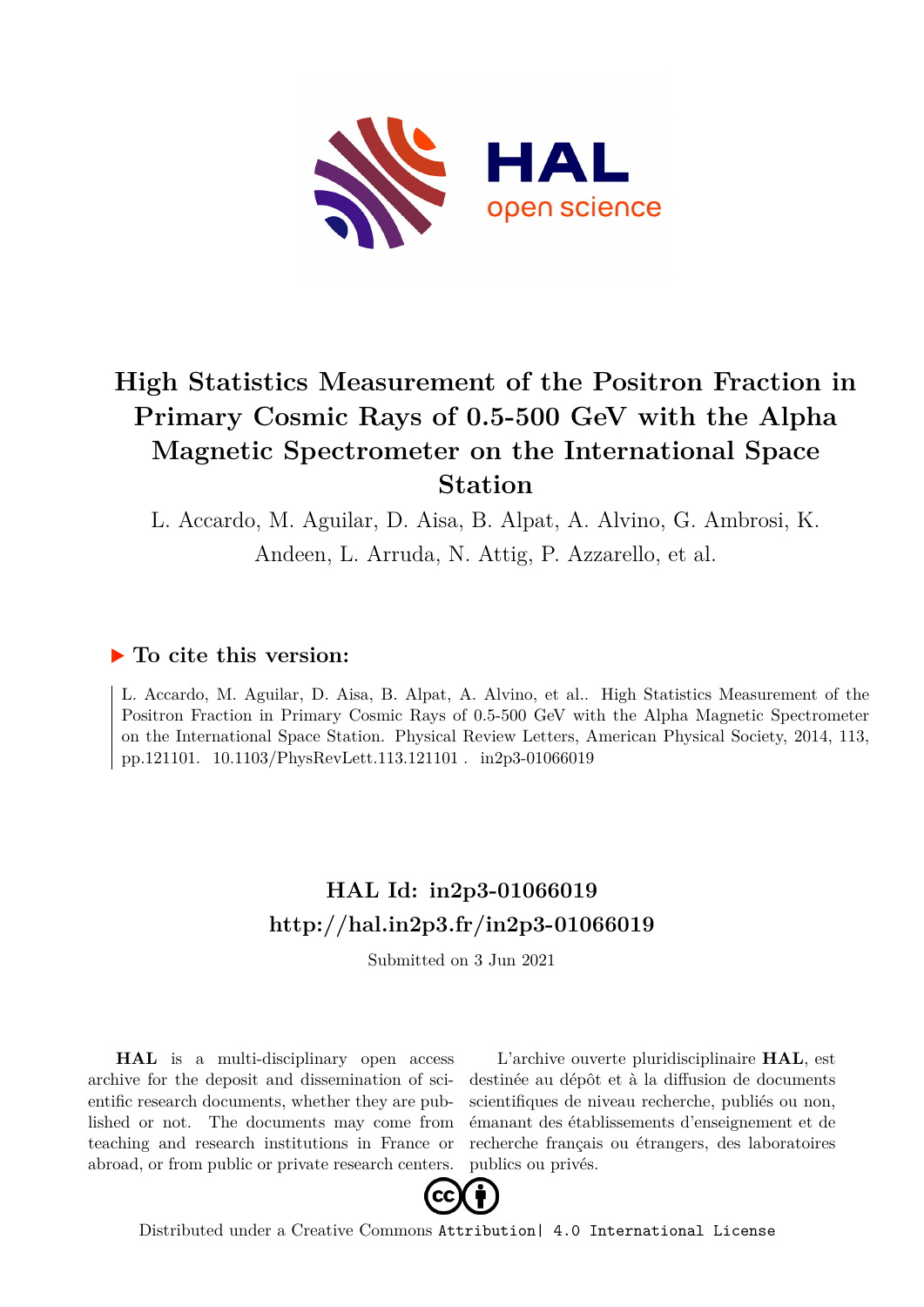

# CHORUS

This is the accepted manuscript made available via CHORUS. The article has been published as:

High Statistics Measurement of the Positron Fraction in Primary Cosmic Rays of 0.5–500 GeV with the Alpha Magnetic Spectrometer on the International Space Station L. Accardo et al. (AMS Collaboration)

> Phys. Rev. Lett. **113**, 121101 — Published 18 September 2014 DOI: [10.1103/PhysRevLett.113.121101](http://dx.doi.org/10.1103/PhysRevLett.113.121101)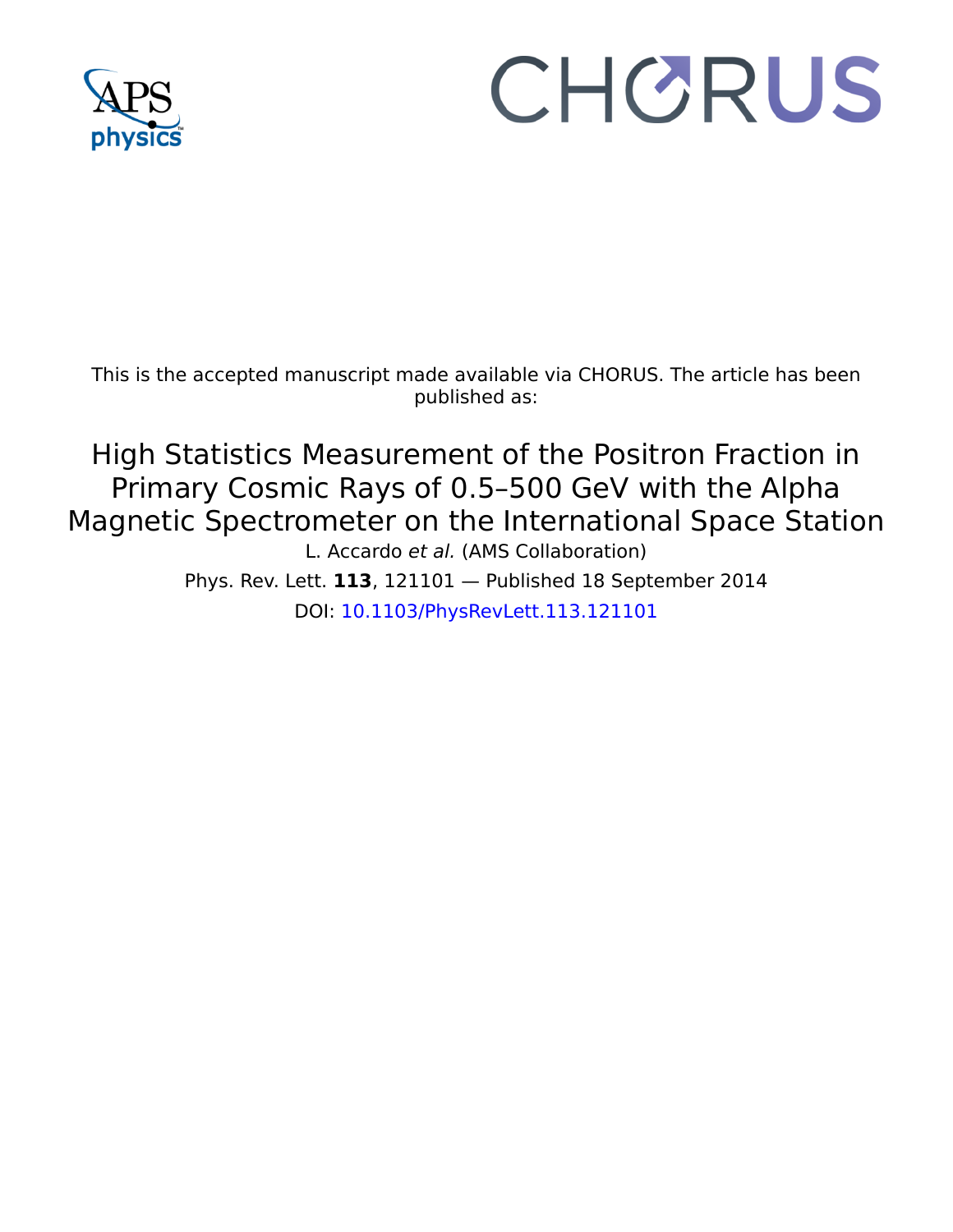### A High Statistics Measurement of the Positron Fraction in Primary Cosmic Rays of 0.5−500 GeV with the Alpha Magnetic Spectrometer on the International Space Station

L. Accardo,<sup>34</sup> M. Aguilar,<sup>26</sup> D. Aisa,<sup>34, 35</sup> B. Alpat,<sup>34</sup> A. Alvino,<sup>34</sup> G. Ambrosi,<sup>34</sup> K. Andeen,<sup>22</sup> L. Arruda,<sup>24</sup> N. Attig,<sup>21</sup> P. Azzarello,<sup>34, 16, a</sup> A. Bachlechner,<sup>1</sup> F. Barao,<sup>24</sup> A. Barrau,<sup>17</sup> L. Barrin,<sup>15</sup> A. Bartoloni,<sup>39</sup> L. Basara,<sup>3, 38</sup> M. Battarbee,<sup>45</sup> R. Battiston,<sup>38, b</sup> J. Bazo,<sup>34, c</sup> U. Becker, <sup>9</sup> M. Behlmann, <sup>9</sup> B. Beischer, <sup>1</sup> J. Berdugo, <sup>26</sup> B. Bertucci, <sup>34, 35</sup> G. Bigongiari, <sup>36, 37</sup> V. Bindi,<sup>19</sup> S. Bizzaglia,<sup>34</sup> M. Bizzarri,<sup>34, 35</sup> G. Boella,<sup>29, 30</sup> W. de Boer,<sup>22</sup> K. Bollweg,<sup>20</sup> V. Bonnivard,<sup>17</sup> B. Borgia,<sup>39, 40</sup> S. Borsini,<sup>34</sup> M.J. Boschini,<sup>29</sup> M. Bourquin,<sup>16</sup> J. Burger,<sup>9</sup> F. Cadoux,<sup>16</sup> X.D. Cai,<sup>9</sup> M. Capell,<sup>9</sup> S. Caroff,<sup>3</sup> G. Carosi,9, d J. Casaus,<sup>26</sup> V. Cascioli,<sup>34</sup> G. Castellini,<sup>14</sup> I. Cernuda,<sup>26</sup> D. Cerreta,<sup>34, 35</sup> F. Cervelli,<sup>36</sup> M.J. Chae,<sup>41</sup> Y.H. Chang,<sup>10</sup> A.I. Chen, <sup>9</sup> H. Chen, <sup>9</sup> G.M. Cheng, <sup>6</sup> H.S. Chen, <sup>6</sup> L. Cheng, <sup>42</sup> A. Chikanian, <sup>33, e</sup> H.Y. Chou,<sup>10</sup> E. Choumilov, <sup>9</sup> V. Choutko, <sup>9</sup> C.H. Chung, <sup>1</sup> F. Cindolo, <sup>7, 8</sup> C. Clark, <sup>20</sup> R. Clavero, <sup>23</sup> G. Coignet, <sup>3</sup> C. Consolandi, <sup>19</sup> A. Contin, <sup>7, 8</sup> C. Corti, <sup>19</sup> B. Coste, <sup>38</sup> Z. Cui,<sup>42</sup> M. Dai,<sup>5</sup> C. Delgado,<sup>26</sup> S. Della Torre,<sup>29</sup> M.B. Demirköz,<sup>2</sup> L. Derome,<sup>17</sup> S. Di Falco,  $36$  L. Di Masso,  $34, 35$  F. Dimiccoli,  $38$  C. Díaz,  $26$  P. von Doetinchem,  $19$  W.J. Du,  $42$ M. Duranti,<sup>34</sup> D. D'Urso,<sup>34</sup> A. Eline,<sup>9</sup> F.J. Eppling,<sup>9</sup> T. Eronen,<sup>45</sup> Y.Y. Fan,<sup>44, f</sup> L. Farnesini,  $34$  J. Feng,  $3,$  g E. Fiandrini,  $34,$   $35$  A. Fiasson,  $3$  E. Finch,  $33$  P. Fisher,  $9$ Y. Galaktionov, <sup>9</sup> G. Gallucci, <sup>36, 15</sup> B. García, <sup>26</sup> R. García-López, <sup>23</sup> H. Gast, <sup>1</sup> I. Gebauer, <sup>22</sup> M. Gervasi,  $29,30$  A. Ghelfi,  $17$  W. Gillard,  $10$  F. Giovacchini,  $26$  P. Goglov,  $9$  J. Gong,  $32$ C. Goy,  $3$  V. Grabski,  $27$  D. Grandi,  $29$  M. Graziani,  $34, 15$  C. Guandalini,  $7, 8$  I. Guerri,  $36, 37$ K.H. Guo,<sup>18</sup> D. Haas,<sup>16, h</sup> M. Habiby,<sup>16</sup> S. Haino,<sup>10, 44</sup> K.C. Han,<sup>25</sup> Z.H. He,<sup>18</sup> M. Heil,<sup>22, 9</sup> R. Henning,  $9, i$  J. Hoffman,  $10$  T.H. Hsieh,  $9$  Z.C. Huang,  $18$  C. Huh,  $13$  M. Incagli,  $36$ M. Ionica, <sup>34</sup> W.Y. Jang, <sup>13</sup> H. Jinchi, <sup>25</sup> K. Kanishev, <sup>38</sup> G.N. Kim, <sup>13</sup> K.S. Kim, <sup>13</sup> Th. Kirn, <sup>1</sup> R. Kossakowski,<sup>3</sup> O. Kounina,<sup>9</sup> A. Kounine,<sup>9</sup> V. Koutsenko,<sup>9</sup> M.S. Krafczyk,<sup>9</sup> S. Kunz,<sup>22</sup> G. La Vacca,  $^{29,15}$  E. Laudi,  $^{34,35,j}$  G. Laurenti,  $^{7,8}$  I. Lazzizzera,  $^{38}$  A. Lebedev,  $^{9}$  H.T. Lee,  $^{44}$ S.C. Lee,<sup>44</sup> C. Leluc,<sup>16</sup> G. Levi,<sup>7, 8</sup> H.L. Li,<sup>44, k</sup> J.Q. Li,<sup>32</sup> Q. Li,<sup>32</sup> Q. Li,<sup>9, 1</sup> T.X. Li,<sup>18</sup> W. Li,<sup>4</sup> Y. Li,<sup>16, g</sup> Z.H. Li,<sup>6</sup> Z.Y. Li,<sup>44, g</sup> S. Lim,<sup>41</sup> C.H. Lin,<sup>44</sup> P. Lipari,<sup>39</sup> T. Lippert,<sup>21</sup> D. Liu,<sup>44</sup> H. Liu,<sup>32</sup> M. Lolli,<sup>7,8</sup> T. Lomtadze,<sup>36</sup> M.J. Lu,<sup>38, m</sup> Y.S. Lu,<sup>6</sup> K. Luebelsmeyer,<sup>1</sup> F. Luo,<sup>42</sup> J.Z. Luo,<sup>32</sup> S.S. Lv,<sup>18</sup> R. Majka,<sup>33</sup> A. Malinin,<sup>12</sup> C. Mañá,<sup>26</sup> J. Marín,<sup>26</sup> T. Martin,<sup>20</sup> G. Martínez,  $^{26}$  N. Masi,  $^{7,8}$  F. Massera,  $^{7,8}$  D. Maurin,  $^{17}$  A. Menchaca-Rocha,  $^{27}$  Q. Meng,  $^{32}$ D.C. Mo,<sup>18</sup> B. Monreal,  $9, n$  L. Morescalchi,  $36, o$  P. Mott,  $20$  M. Müller,  $1$  J.Q. Ni,  $18$ N. Nikonov, <sup>22</sup> F. Nozzoli, <sup>34, c</sup> P. Nunes, <sup>24</sup> A. Obermeier, <sup>1</sup> A. Oliva, <sup>26</sup> M. Orcinha, <sup>24</sup> F. Palmonari,<sup>7, 8</sup> C. Palomares,<sup>26</sup> M. Paniccia,<sup>16</sup> A. Papi,<sup>34</sup> M. Pauluzzi,<sup>34, 35</sup> E. Pedreschi,<sup>36</sup> S. Pensotti,<sup>29, 30</sup> R. Pereira,<sup>24, 19</sup> R. Pilastrini,<sup>7, 8</sup> F. Pilo, <sup>36</sup> A. Piluso, <sup>34, 35</sup> C. Pizzolotto, <sup>34, c</sup> V. Plyaskin, <sup>9</sup> M. Pohl, <sup>16</sup> V. Poireau, <sup>3</sup> E. Postaci, <sup>2</sup> A. Putze, <sup>3</sup> L. Quadrani, <sup>7, 8</sup> X.M. Qi, <sup>18</sup> P.G. Rancoita, <sup>29</sup> D. Rapin, <sup>16</sup> J.S. Ricol, <sup>17</sup> I. Rodríguez, <sup>26</sup> S. Rosier-Lees, <sup>3</sup> L. Rossi, <sup>15</sup> A. Rozhkov, <sup>9</sup> D. Rozza, <sup>29</sup> G. Rybka, <sup>9, p</sup> R. Sagdeev, <sup>11</sup> J. Sandweiss, <sup>33</sup> P. Saouter, <sup>16</sup> C. Sbarra,<sup>7,8</sup> S. Schael,<sup>1</sup> S.M. Schmidt,<sup>21</sup> D. Schuckardt,<sup>22</sup> A. Schulz von Dratzig,<sup>1</sup> G. Schwering,<sup>1</sup> G. Scolieri,<sup>34</sup> E.S. Seo,<sup>12</sup> B.S. Shan,<sup>4</sup> Y.H. Shan,<sup>4</sup> J.Y. Shi,<sup>32</sup> X.Y. Shi,<sup>9, q</sup> Y.M. Shi,<sup>43</sup> T. Siedenburg,<sup>1</sup> D. Son,<sup>13</sup> F. Spada,<sup>39</sup> F. Spinella,<sup>36</sup> W. Sun,<sup>9</sup> W.H. Sun,<sup>9, r</sup> M. Tacconi,29, 30 C.P. Tang,<sup>18</sup> X.W. Tang,<sup>6</sup> Z.C. Tang,<sup>6</sup> L. Tao,<sup>3</sup> D. Tescaro,<sup>23</sup> Samuel C.C. Ting, $9 \text{ S.M.}$  Ting, $9 \text{ N.}$  Tomassetti, $17 \text{ J.}$  Torsti, $45 \text{ C.}$  Türkoğlu, $2 \text{ T.}$  Urban, $20 \text{ N.}$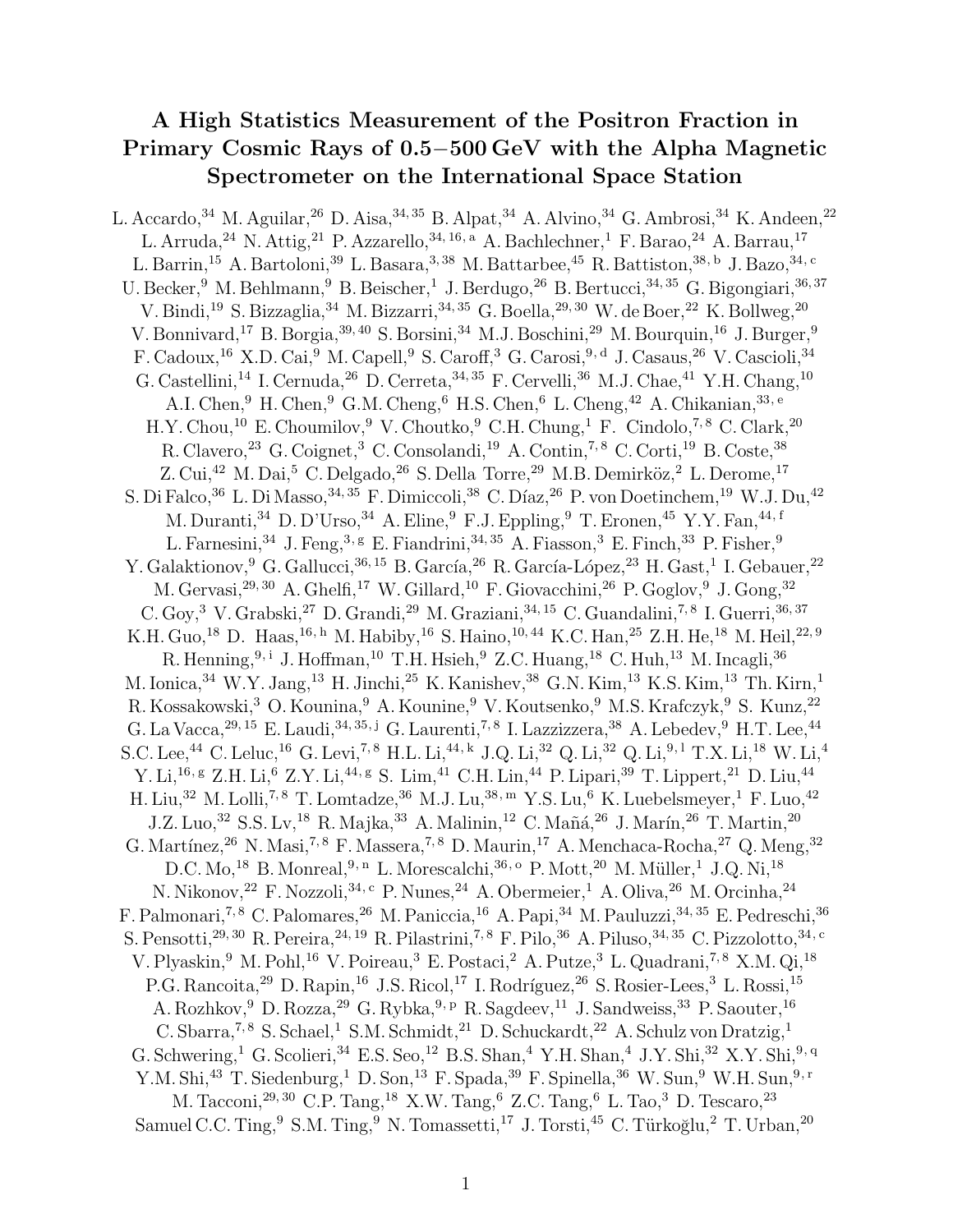V. Vagelli,<sup>22</sup> E. Valente,<sup>39, 40</sup> C. Vannini,<sup>36</sup> E. Valtonen,<sup>45</sup> S. Vaurynovich,<sup>9</sup> M. Vecchi,<sup>3, s</sup> M. Velasco,  $^{26}$  J.P. Vialle,  $^3$  V. Vitale,  $^{34,c}$  G. Volpini,  $^{28}$  L.Q. Wang,  $^{42}$  Q.L. Wang,  $^5$ R.S. Wang,<sup>43</sup> X. Wang,<sup>9</sup> Z.X. Wang,<sup>18</sup> Z.L. Weng,<sup>9</sup> K. Whitman,<sup>19</sup> J. Wienkenhöver,<sup>1</sup> H.Wu,<sup>32</sup> K.Y.Wu,<sup>44</sup> X. Xia,26, k M. Xie,9, l S. Xie,<sup>43</sup> R.Q. Xiong,<sup>32</sup> G.M. Xin,<sup>42</sup> N.S. Xu,<sup>18</sup> W. Xu,<sup>6, 9</sup> Q. Yan,<sup>6</sup> J. Yang,<sup>41</sup> M. Yang,<sup>6</sup> Q.H. Ye,<sup>43</sup> H. Yi,<sup>32</sup> Y.J. Yu,<sup>5</sup> Z.Q. Yu,<sup>6</sup> S. Zeissler,<sup>22</sup> J.H. Zhang,<sup>32</sup> M.T. Zhang,<sup>18</sup> X.B. Zhang,<sup>18</sup> Z. Zhang,<sup>18</sup> Z.M. Zheng,<sup>4</sup> F. Zhou,<sup>9, t</sup> H.L. Zhuang,  $6 \text{ V}$ . Zhukov,  $1 \text{ A}$ . Zichichi,  $7, 8 \text{ N}$ . Zimmermann,  $1 \text{ P}$ . Zuccon,  $9 \text{ and } C$ . Zurbach $31$ (AMS Collaboration)

<sup>1</sup>I. Physics Institute and JARA-FAME, RWTH Aachen University, D–52056 Aachen, Germany<sup>u</sup> <sup>2</sup>Department of Physics, Middle East Technical University, METU, 06800 Ankara, Turkey  ${}^{3}$ Laboratoire d'Annecy–Le–Vieux de Physique des Particules, LAPP,  $IN2P3/CNRS$  and Université de Savoie,  $F-74941$  Annecy–le–Vieux, France <sup>4</sup>Beihang University, BUAA, Beijing, 100191, China 5 Institute of Electrical Engineering, IEE, Chinese Academy of Sciences, Beijing, 100080, China 6 Institute of High Energy Physics, IHEP, Chinese Academy of Sciences, Beijing, 100039, China<sup>w</sup> <sup>7</sup> INFN-Sezione di Bologna, I-40126 Bologna, Italy<sup>x</sup>  $8$ Università di Bologna, I-40126 Bologna, Italy <sup>9</sup>Massachusetts Institute of Technology, MIT, Cambridge, MA 02139, USA <sup>10</sup>National Central University, NCU, Chung–Li, Tao Yuan 32054, Taiwan<sup>y</sup>  $11$ East–West Center for Space Science, University of Maryland, College Park, MD 20742, USA <sup>12</sup>IPST, University of Maryland, College Park, MD 20742, USA  $13$  CHEP, Kyunqpook National University,  $702-701$  Daequ, Korea<sup>z</sup>  $14$  CNR–IROE, I-50125 Firenze, Italy <sup>15</sup>European Organization for Nuclear Research, CERN, CH–1211 Geneva 23, Switzerland  $16$  DPNC, Université de Genève, CH-1211 Genève 4, Switzerland  $17$ Laboratoire de Physique subatomique et de cosmologie, LPSC, Université Grenoble–Alpes, CNRS/IN2P3, F–38026 Grenoble, France <sup>18</sup>Sun Yat–Sen University, SYSU, Guangzhou, 510275, China <sup>19</sup>University of Hawaii, Physics and Astronomy Department, 2505 Correa Road, WAT 432; Honolulu, HI 96822, USA <sup>20</sup>NASA, National Aeronautics and Space Administration, Johnson Space Center, JSC, and Jacobs-Sverdrup, Houston, TX 77058, USA  $^{21}$ Jülich Supercomputing Centre and JARA-FAME, Research Centre Jülich, D–52425 Jülich, Germany<sup>A</sup>  $22$ Institut für Experimentelle Kernphysik, Karlsruhe Institute of Technology, KIT, D-76128 Karlsruhe, Germany<sup>B</sup>  $^{23}$ Instituto de Astrofísica de Canarias, IAC, E-38205, La Laguna, Tenerife, Spain  $^{24}$ Laboratório de Instrumentação e Física Experimental  $de Partículas, LIP, P-1000 Lisboa, Portugal$ <sup>25</sup>National Chung–Shan Institute of Science and Technology, NCSIST, Longtan, Tao Yuan 325, Taiwan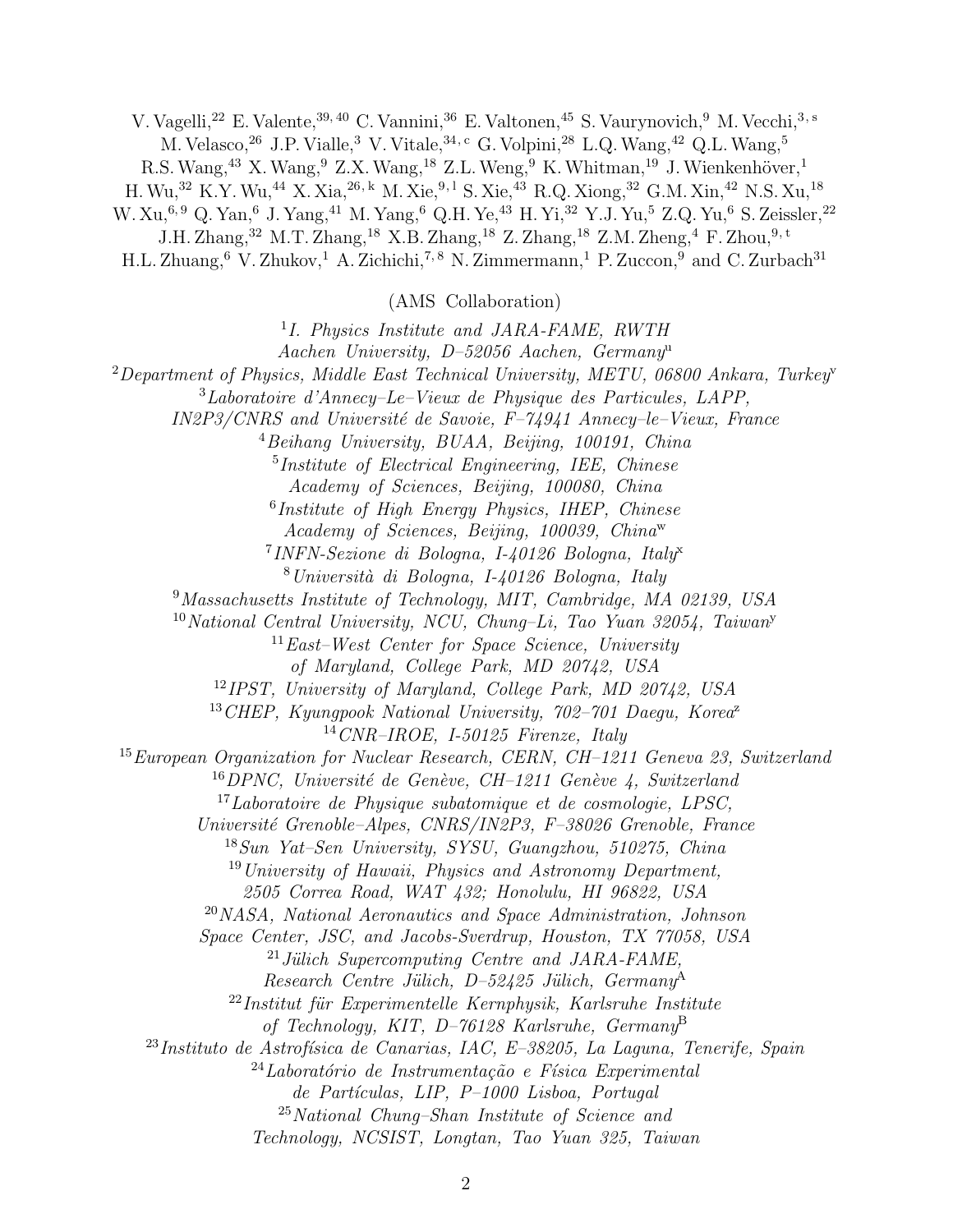Centro de Investigaciones Energéticas, Medioambientales y Tecnológicas, CIEMAT, E-28040 Madrid, Spain<sup>C</sup>  $^{27}$ Instituto de Física, Universidad Nacional Autónoma de México, UNAM, México, D. F., 01000 México<sup>D</sup> INFN-Sezione di Milano and Università di Milano, I-20090 Milano, Italy INFN-Sezione di Milano–Bicocca, I-20126 Milano, Italyx Università di Milano–Bicocca, I-20126 Milano, Italy Laboratoire Univers et Particules de Montpellier, LUPM, IN2P3/CNRS and Université de Montpellier II, F-34095 Montpellier, France Southeast University, SEU, Nanjing, 210096, China Physics Department, Yale University, New Haven, CT 06520, USA INFN-Sezione di Perugia, I-06100 Perugia, Italyx Università di Perugia, I-06100 Perugia, Italy INFN-Sezione di Pisa, I-56100 Pisa, Italyx Università di Pisa, I-56100 Pisa, Italy INFN–TIFPA and Università di Trento, I-38123 Povo, Trento, Italyx INFN-Sezione di Roma 1, I-00185 Roma, Italy<sup>x</sup>  $^{40}$ Università di Roma La Sapienza, I-00185 Roma, Italy  $^{41}$ Department of Physics, Ewha Womans University, Seoul, 120-750, Korea<sup>E</sup> Shandong University, SDU, Jinan, Shandong, 250100, China Shanghai Jiaotong University, SJTU, Shanghai, 200030, China Institute of Physics, Academia Sinica, Nankang, Taipei 11529, Taiwan<sup>y</sup> Space Research Laboratory, Department of Physics and Astronomy, University of Turku, FI–20014 Turku, Finland

#### Abstract

A precision measurement by AMS of the positron fraction in primary cosmic rays in the energy range from 0.5 to 500 GeV based on 10.9 million positron and electron events is presented. This measurement extends the energy range of our previous observation and increases its precision. The new results show, for the first time, that above ∼200 GeV the positron fraction no longer exhibits an increase with energy.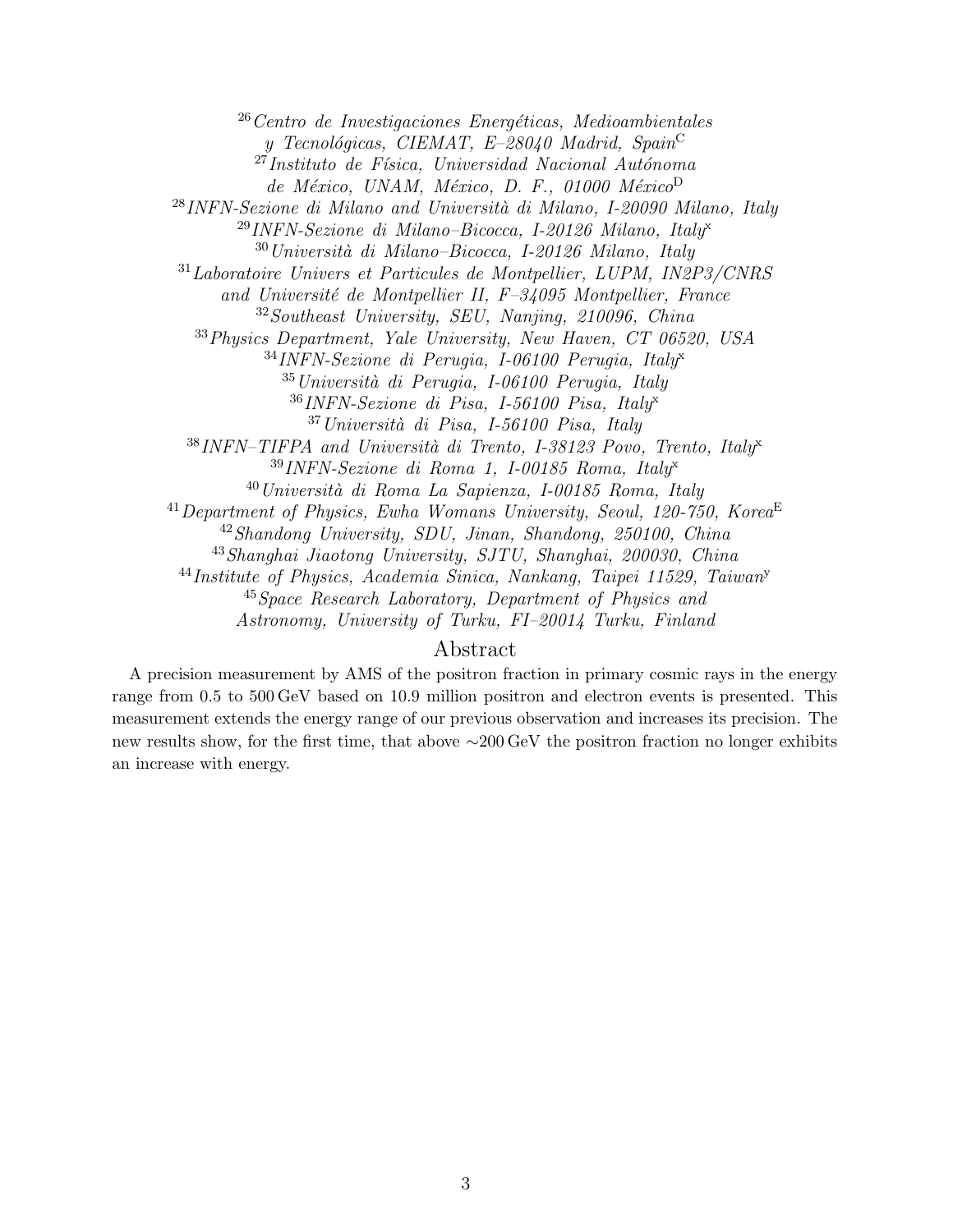Over the last two decades, there has been a strong interest in the cosmic ray positron fraction in both particle physics and astrophysics [1]. The positron fraction is defined as the ratio of the positron flux to the combined flux of positrons and electrons. The first results from the Alpha Magnetic Spectrometer (AMS) on the positron fraction were reported in [2]. They generated widespread interest [3]. In this Letter we report new results based on all the data collected during 30 months of AMS operations on the International Space Station (ISS), from 19 May 2011 to 26 November 2013. Due to the excellent and steady performance of the detector, and an increase of the data sample by a factor of 1.7, the measurement of the positron fraction is extended up to 500 GeV with improved precision.

AMS detector.— The layout of the AMS-02 detector [4] is shown in Fig. 1. It consists of 9 planes of precision silicon tracker with two outer planes, 1 and 9, and the inner tracker, planes 2–8 [5]; a transition radiation detector, TRD [6]; four planes of time of flight counters, TOF [7]; a permanent magnet [8]; an array of anti-coincidence counters, ACC [9], inside the magnet bore; a ring imaging Cerenkov detector, RICH  $[10]$ ; and an electromagnetic calorimeter, ECAL [11]. The figure also shows a high energy positron of 369 GeV recorded by AMS. AMS operates without interruption on the ISS and is monitored continuously from the ground.

The timing, location and attitude of AMS are determined by a combination of GPS units affixed to AMS and to the ISS. The AMS coordinate system is concentric with the center of the magnet. The x axis is parallel to the main component of the magnetic field and the  $z$  axis points vertically. The  $(y-z)$  plane is the bending plane. The maximum detectable rigidity over tracker planes 1–9, a lever arm of 3 m, is ∼2 TV. Detector performance, described in detail in  $[2, 4]$ , is steady over time.

Three main detectors provide clean and redundant identification of positrons and electrons with independent suppression of the proton background. These are the TRD (above the magnet), the ECAL (below the magnet) and the tracker. The TRD and the ECAL are separated by the magnet and the tracker. This ensures that most of the secondary particles produced in the TRD and in the upper TOF planes are swept away and do not enter into the ECAL. Events with large angle scattering are also rejected by a quality cut on the measurement of the trajectory using the tracker. The matching of the ECAL energy,  $E$ , and the momentum measured with the tracker, p, greatly improves the proton rejection.

To differentiate between  $e^{\pm}$  and protons in the TRD, signals from the 20 layers of proportional tubes are combined in a TRD estimator formed from the ratio of the log–likelihood probability of the  $e^{\pm}$  hypothesis to that of the proton hypothesis in each layer. The proton rejection power of the TRD estimator at 90%  $e^{\pm}$  efficiency measured on orbit is  $10^3$  to  $10^4$  [2].

To cleanly identify electrons and positrons in the ECAL, an estimator, based on a Boosted Decision Tree algorithm [12], is constructed using the 3D shower shape in the ECAL. The proton rejection power of the ECAL estimator reaches  $10<sup>4</sup>$  when combined with the energymomentum matching requirement  $E/p > 0.75$  [2].

The entire detector has been extensively calibrated in a test beam at CERN with  $e^+$ and  $e^-$  from 10 to 290 GeV/c, with protons at 180 and 400 GeV/c, and with  $\pi^{\pm}$  from 10 to  $180 \,\text{GeV/c}$  which produce transition radiation equivalent to protons up to  $1.2 \,\text{TeV/c}$ . In total, measurements with 18 different energies and particles at 2000 positions were performed [2].

Data sample and analysis procedure.  $\sim$  Over 41 billion events have been analyzed following the general procedure presented in [2]. Optimization of all reconstruction algorithms was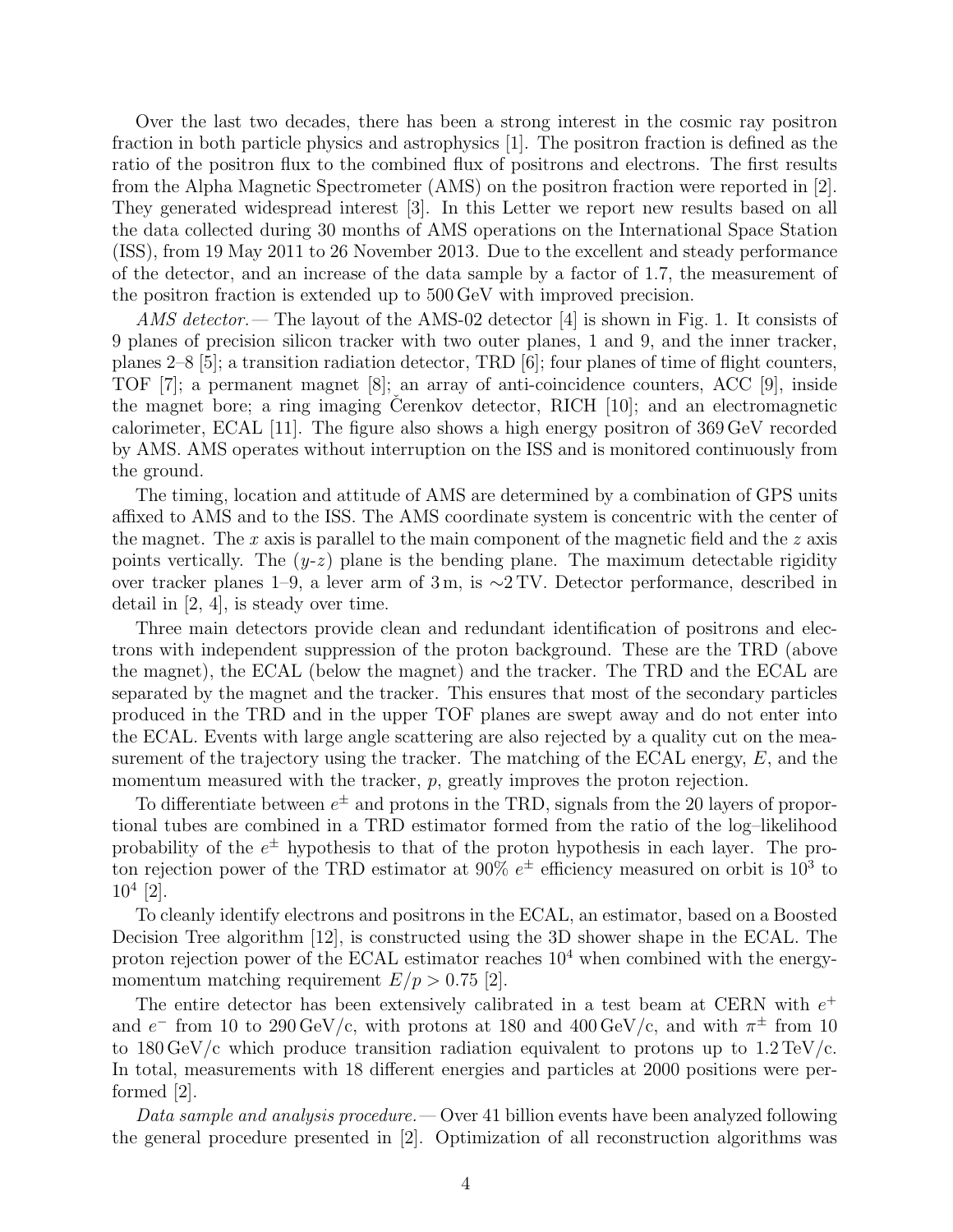performed using the test beam data. Several corrections are applied to the data to ensure long term stability of the absolute scales in the constantly varying on-orbit environment. These corrections are performed using specific samples of particles, predominantly protons. They include offline calibrations of the amplitude response of TRD, TOF, tracker, and ECAL electronic channels. These calibrations are performed every 1/4 of an orbit with the exception of the alignment of the outer tracker planes 1 and 9 which is performed every two minutes. The stability of the electronics response is ensured by onboard calibrations of all channels every half-orbit (∼46 min). The corrections also include the alignment of all the AMS detectors and the temperature correction of the magnetic field strength.

Monte Carlo simulated events are produced using a dedicated program developed by AMS based on GEANT-4.9.4 [13]. This program simulates electromagnetic and hadronic interactions of particles in the materials of AMS and generates detector responses. The digitization of the signals, including those of the trigger, is simulated according to the measured characteristics of the electronics. The digitized signals then undergo the same reconstruction as used for the data. The Monte Carlo samples used in the present analysis have sufficient statistics such that they do not contribute to the errors.

Events are selected by requiring a track in the TRD and in the tracker, a cluster of hits in the ECAL and a measured velocity  $\beta \sim 1$  in the TOF consistent with a downward-going  $Z = 1$  particle. To reject the bulk of the remaining protons, an energy-dependent cut on the ECAL estimator is applied. To reject secondary positrons and electrons produced by the interaction of primary cosmic rays with the atmosphere [14], the energy measured with the ECAL is required to exceed by a factor of 1.2 the maximum Størmer cutoff [15] for either a positron or electron at the geomagnetic location where the particle was detected and at any angle within the acceptance.

The resulting acceptance for electrons and positrons is identical and nearly constant over the range from 3 to 500 GeV. It takes into account the geometric acceptance, the selection efficiency, and the trigger efficiency. Any charge asymmetry in the azimuthal angular acceptance, present only below 3 GeV, is accounted for in the systematic errors. The integrated acceptance for positrons and electrons is the same within our statistics and cancels in the fraction.

The positron fraction is determined in energy bins as measured with the ECAL. The set of bins used in our previous publication is extended, consistent with the energy resolution and available statistics. Migration of the signal events to neighboring bins has a negligible contribution to the systematic errors.

Compared to our previous publication [2], systematic errors have decreased with increasing statistics in the high energy region. As other uncertainties have decreased, the contribution of the absolute energy scale uncertainty became noticeable. The energy scale is verified by using minimum ionizing particles and the ratio  $E/p$ . These results are compared with the test beam values where the beam energy is known to high precision. This comparison limits the uncertainty of the absolute energy scale to 2% in the range covered by the beam test results,  $10-290 \,\text{GeV}$ . It increases to  $5\%$  at  $0.5 \,\text{GeV}$  and to  $3\%$  at  $500 \,\text{GeV}$ . This results in a negligible contribution to the total systematic error, except below 5 GeV, where it dominates.

In each energy bin, the 2-dimensional reference spectra for  $e^{\pm}$  and the background are fit to data in the [TRD estimator-log( $E/p$ ] plane by varying the normalizations of the signal and the background. This method provides a data-driven control of the dominant systematic uncertainties by combining the redundant and independent TRD, ECAL, and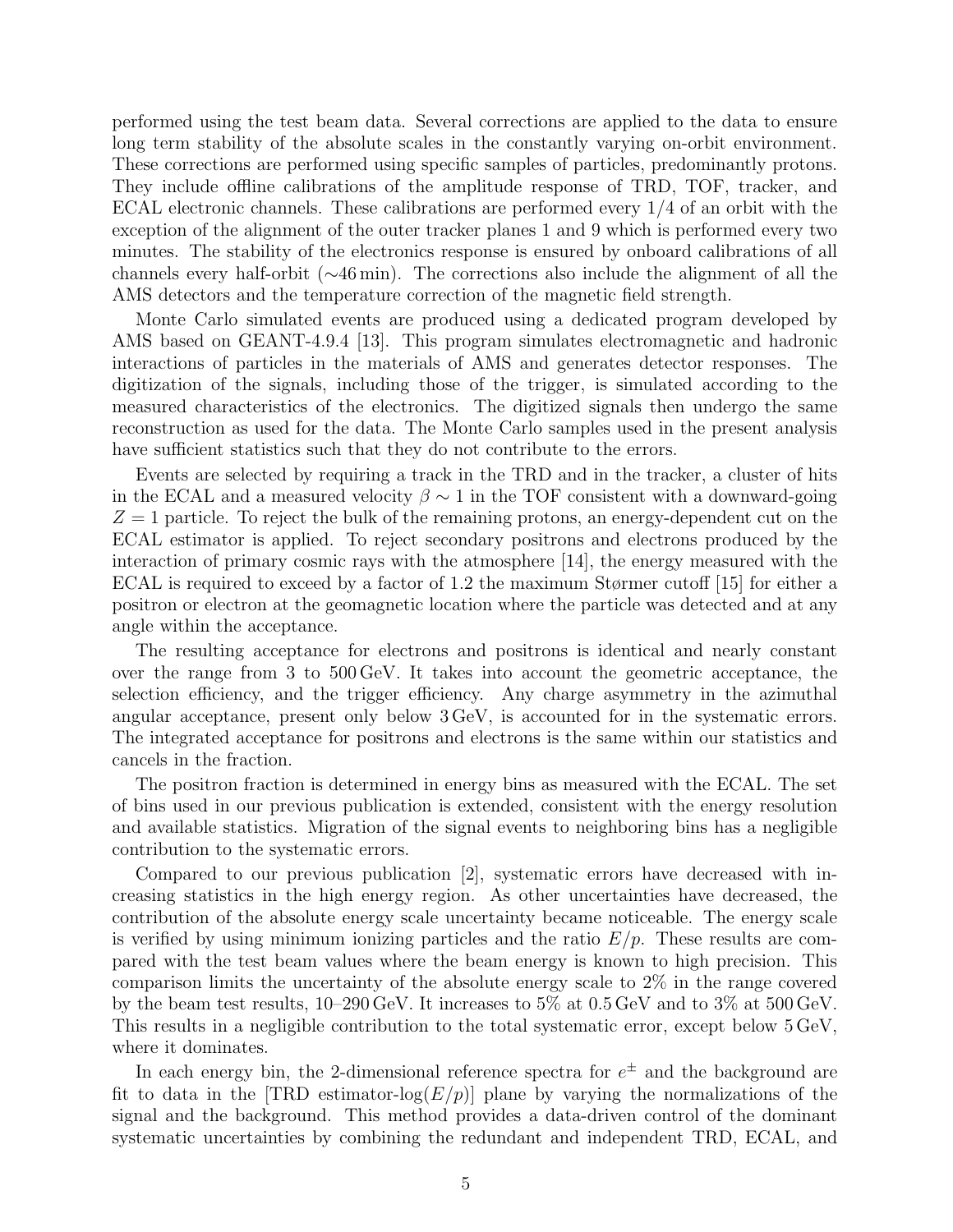tracker information. The reference spectra are determined from high statistics electron and proton data samples selected using tracker and ECAL information including chargesign, track-shower axis matching, and the ECAL estimator. The purity of each reference spectrum is verified using Monte Carlo simulation.

The fit is performed simultaneously for the positive and negative rigidity data samples in each energy bin yielding the number of positrons, the number of electrons, the number of protons, and the amount of charge confusion, where charge confusion is defined as the fraction of electrons or positrons reconstructed with a wrong charge sign. Charge confusion is further discussed below.

From the bin-by-bin fits, the sample contains  $10.9 \times 10^6$  primary positrons and electrons and  $3.50 \times 10^6$  protons. A total of  $0.64 \times 10^6$  events are identified as positrons.

There are several systematic uncertainties. In addition to the energy scale, bin-to-bin migration, and asymmetric acceptance of  $e^+$  and  $e^-$  below 3 GeV discussed above, there are also the systematic uncertainties from event selection, charge confusion, and the reference spectra.

To evaluate the systematic uncertainty related to event selection, the complete analysis is repeated in every energy bin over 1000 times with different cut values, such that the selection efficiency varies up to 30%. The distribution of the positron fraction resulting from these 1000 analyses contains both statistical and systematic effects. The difference between the width of this distribution from data and from Monte Carlo simulation quantifies this systematic uncertainty.

Two sources of charge confusion dominate. The first source is related to the finite resolution of the tracker and multiple scattering. It is mitigated by the  $E/p$  matching and quality cuts of the trajectory measurement including the track  $\chi^2$ , charge measured in the tracker, and charge measured in the TOF. The second source is related to the production of secondary tracks along the path of the primary  $e^{\pm}$  in the tracker. It was studied using control data samples of electron events where the ionization in the lower TOF counters corresponds to at least two traversing particles. Both sources of charge confusion are found to be well reproduced by the Monte Carlo simulation and their reference spectra are derived from the Monte Carlo. The systematic uncertainties due to these two effects are obtained by varying the background normalizations within the statistical limits and comparing the results with the Monte Carlo simulation. They were examined in each energy bin.

The proton contamination in the region populated by positrons is small. It is accurately measured using the TRD estimator. The amount of proton contamination has a negligible contribution to the statistical error.

The systematic error associated with the uncertainty of the data derived reference spectra arises from their finite statistics. It is measured by varying the shape of the reference spectra within the statistical uncertainties. Its contribution to the overall error is small compared to the statistical uncertainty of data and is included in the total systematic error.

Results and conclusions.— The measured positron fraction is presented in Table I as a function of the energy at the top of the AMS detector. The contribution of individual sources to the systematic error are added in quadrature to arrive at the total systematic uncertainty.

Most importantly, several independent analyses were performed on the same data sample by different study groups. Results of these analyses are consistent with those presented in this publication.

Fig. 2 shows the behavior of the positron fraction at low energies, from 1 to 35 GeV.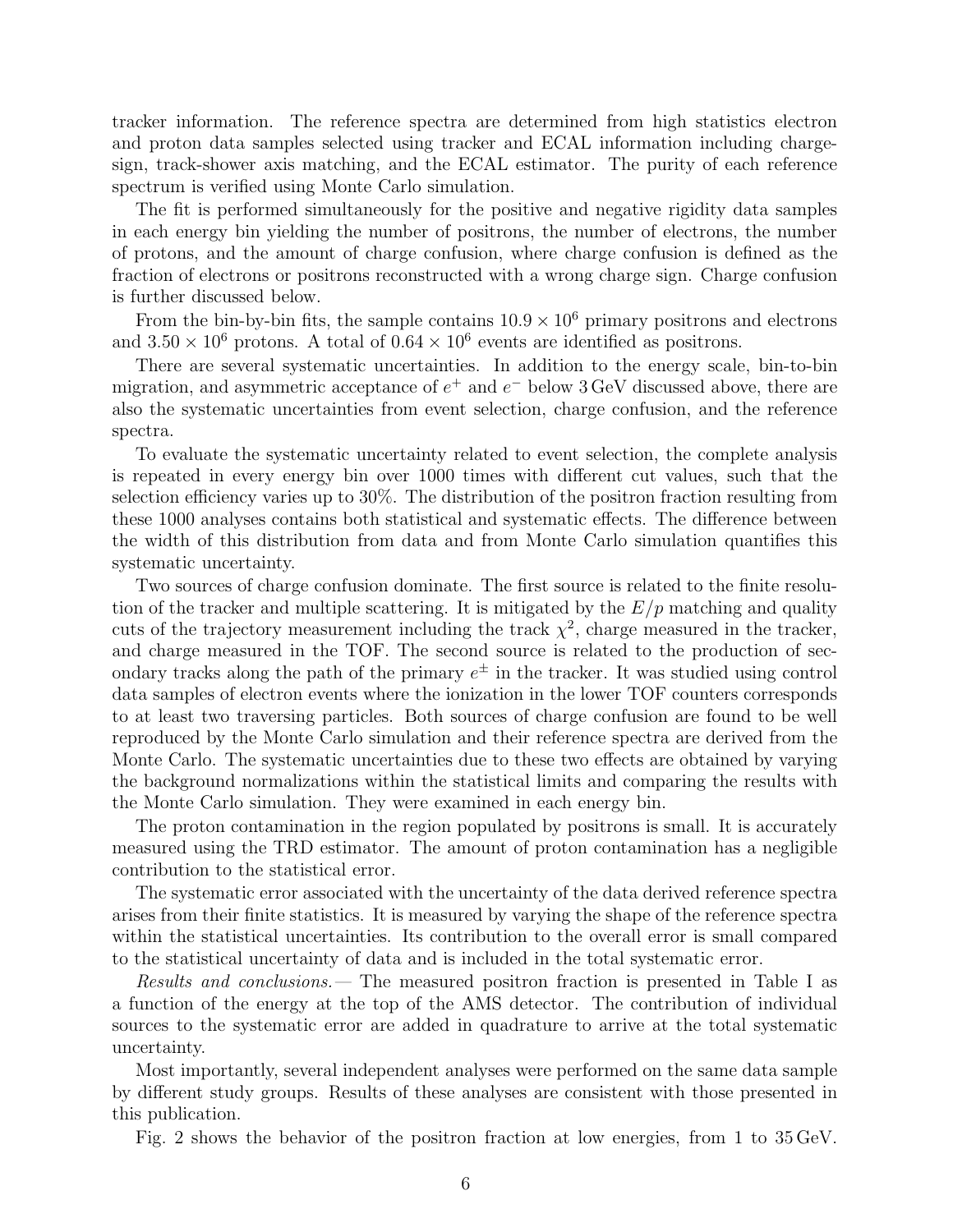As seen, below ∼8 GeV the positron fraction decreases rapidly as expected from the diffuse production of positrons [16]. Then the fraction begins to increase steadily with energy. The AMS data provide accurate information on the minimum of the positron fraction.

Our earlier result [2], in which we observed the increase of the positron fraction with decreasing slope above 20 GeV, is consistent with this new measurement. The increase of the positron fraction has been reported by earlier experiments: TS93 [17], Wizard/CAPRICE [18], HEAT [19], AMS-01 [20], PAMELA [21], and Fermi-LAT [22].

The new result extends the energy range to 500 GeV and is based on a significant increase in the statistics by a factor of 1.7. Fig. 3 explores the behavior of the positron fraction at high energies ( $>10 \,\text{GeV}$ ) and compares it with earlier measurements. We observe that above ∼200 GeV the positron fraction is no longer increasing with energy.

To examine the energy dependence of the positron fraction quantitatively in a model independent way, straight line fits were performed over the entire energy range with a sliding energy window, where the width of the window varies with energy to have sufficient sensitivity to the slope. Each window covers about 8 bins, at energies above 200 GeV it covers 3 bins. The variation of the slope of the positron fraction from 4 GeV upwards is shown in Fig. 4a. As seen in the figure, above 30 GeV the slope decreases logarithmically with energy. Fitting the change of the slope as a function of energy above 30 GeV with a 2 parameter fit (slope  $=c \cdot \log(E/E_0)$ ) where c is the normalization and  $E_0$  is the energy at which the slope crosses zero, that is, the energy at which the positron fraction reaches its maximum) results in a determination of  $E_0 = 275 \pm 32$  GeV with a  $\chi^2/d.f. = 3.9/12$  taking into account correlations. The result of the fit is shown as a solid line in Fig. 4a. This confirms our observation from Fig. 3 that above ∼200 GeV the positron fraction is no longer increasing with energy. The exact value of  $E_0$ , which is an important parameter in understanding the physics of the positron fraction [3], will be determined accurately with more data and by extending the energy range.

This is the first experimental evidence of the existence of a new behavior of the positron fraction at high energy.

We present a fit to the data of a minimal model, described in our previous Letter [2]. In this model the  $e^+$  and  $e^-$  fluxes are parameterized as the sum of its individual diffuse power law spectrum and a common source term with an exponential cutoff parameter,  $E_s$ :

$$
\Phi_{e^+} = C_{e^+} E^{-\gamma_{e^+}} + C_s E^{-\gamma_s} e^{-E/E_s};\tag{1}
$$

$$
\Phi_{e^-} = C_{e^-} E^{-\gamma_{e^-}} + C_s E^{-\gamma_s} e^{-E/E_s}
$$
\n(2)

(with  $E$  in GeV). A fit of this model to the data with their total errors (the quadratic sum of the statistical and systematic errors) in the energy range from 1 to 500 GeV yields a  $\chi^2/d.f.$ 36.4/58 and the cutoff parameter  $1/E_s = 1.84 \pm 0.58 \,\text{TeV}^{-1}$  with the other parameters having similar values to those in [2],  $C_{e^+}/C_{e^-} = 0.091 \pm 0.001$ ,  $C_s/C_{e^-} = 0.0061 \pm 0.0009$ ,  $\gamma_{e^-} - \gamma_{e^+} = -0.56 \pm 0.03$ , and  $\gamma_{e^-} - \gamma_s = 0.72 \pm 0.04$ . (The same model with no exponential cutoff parameter, *i.e.*,  $1/E_s$  set to 0, is excluded at the 99.9% C.L. when fit to the data.) The resulting fit is shown in Fig. 4b as a solid curve together with the 68% C.L. range of the fit parameters. No fine structures are observed in the data. In our previous Letter we reported that solar modulation has no observable effect on our measured positron fraction and this continues to be the case.

An analysis of the arrival directions of positrons and electrons was presented in [2]. The same analysis was performed including the additional data. The positron to electron ratio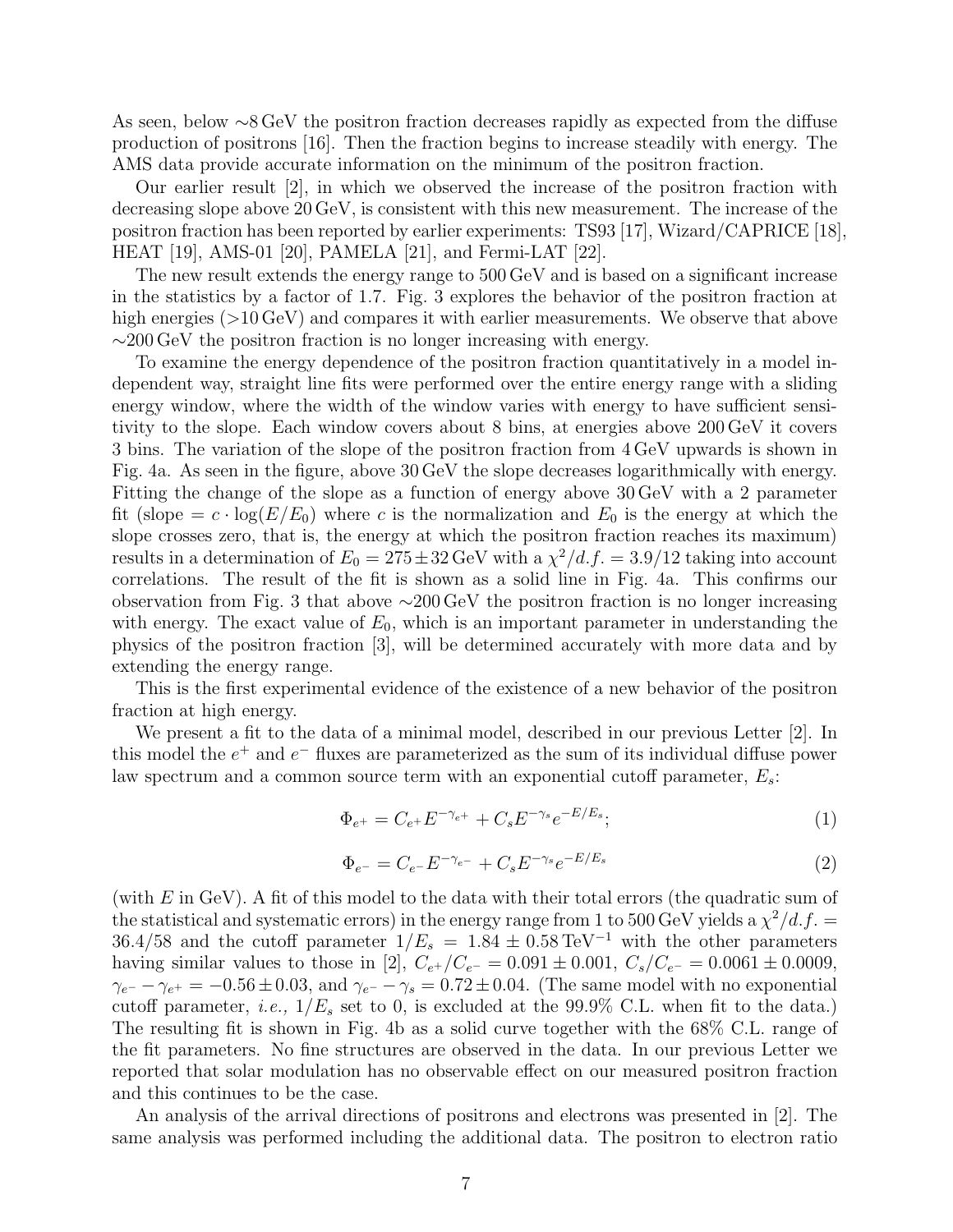remains consistent with isotropy; the upper limit on the amplitude of the dipole anisotropy is  $\delta \leq 0.030$  at the 95% C. L. for energies above 16 GeV.

Following the publication of our first paper [2], there have been many interesting interpretations  $[3]$  with two popular classes. In the first, the excess of  $e^+$  comes from pulsars. In this case, after flattening out with energy the positron fraction will begin to slowly decrease and a dipole anisotropy should be observed. In the second, the shape of the positron fraction is due to dark matter collisions. In this case, after flattening out, the fraction will decrease rapidly with energy due to the finite and specific mass of the dark matter particle and no dipole anisotropy will be observed. Over its lifetime, AMS will reach a dipole anisotropy sensitivity of  $\delta \simeq 0.01$  at the 95% C.L.

The new measurement shows a previously unobserved behavior of the positron fraction. The origin of this behavior can only be ascertained by continuing to collect data up to the TeV region and by measuring the anti-proton to proton ratio to high energies. These are among the main goals of AMS.

In conclusion, the 10.9 million primary positron and electron events collected by AMS on the ISS show that above ∼200 GeV the positron fraction no longer exhibits an increase with energy. This is a major change in the behavior of the positron fraction.

Acknowledgments.— We thank former NASA Administrator Daniel S. Goldin for his dedication to the legacy of the ISS as a scientific laboratory and his decision for NASA to fly AMS as a DOE payload. We also acknowledge the continuous support of the NASA leadership including Charles Bolden, William Gerstenmeier, and Mark Sistilli. AMS is a U.S. DOE sponsored international collaboration. We are grateful for the support of Jim Siegrist, Michael Salamon, Dennis Kovar, Robin Staffin, Saul Gonzalez, and John O'Fallon of the DOE. We also acknowledge the continuous support from M.I.T. and its School of Science, Michael Sipser, Marc Kastner, Ernest Moniz, Edmund Bertschinger, and Richard Milner. We acknowledge support from: CAS, NNSF, MOST, NLAA, and the provincial governments of Shandong, Jiangsu and Guandong, China; CNRS, IN2P3, CNES, Enigmass and the ANR, France, and Bernard Accoyer, former President of the French National Assembly; DLR, P. Hintze, J. Trümper, and J.D. Woerner, Germany; INFN, E. Iarocci, R. Petronzio, and F. Ferroni, and ASI, S. De Julio, S. Vetrella, G. Bignami, and E. Saggese, Italy; CIEMAT, CDTI, SEIDI–MINECO, and CPAN, Spain; the Swiss National Science Foundation (SNSF), federal and cantonal authorities, Switzerland; and Academia Sinica and the National Science Council (NSC), former President of Academia Sinica Yuan-Tseh Lee and former Ministers of NSC, Chien-Jen Chen, Maw-Kuen Wu, and Luo-Chuan Lee, Taiwan. We gratefully acknowledge the strong support from CERN: Rolf-Dieter Heuer, Robert Aymar, Luciano Maiani, as well as Steve Meyers and Andrzej Siemko. From ESA, we thank Jean-Jacques Dordain, Simona Di Pippo, and Martin Zell for their support. We are grateful for important discussions with Barry Barish, Claude Canizares, James Cronin, Jonathan Ellis, Len Fisk, Sheldon Glashow, Alan Guth, Neal Lane, Steve Olsen, Alvaro de Rújula, George Smoot, Jian Song, Evgeny Velikhov, Steven Weinberg, Frank Wilczek, and Cunhao Zhang. We are most grateful for the strong support of the flight control teams at Johnson Space Center, Houston, and Marshall Space Flight Center, Huntsville, which has allowed AMS to operate continuously on the ISS for over three years. This Letter is dedicated to the memory of the late Professor Charles M. Vest, former President of M.I.T., whose invaluable advice and support of AMS sustained the project from the beginning.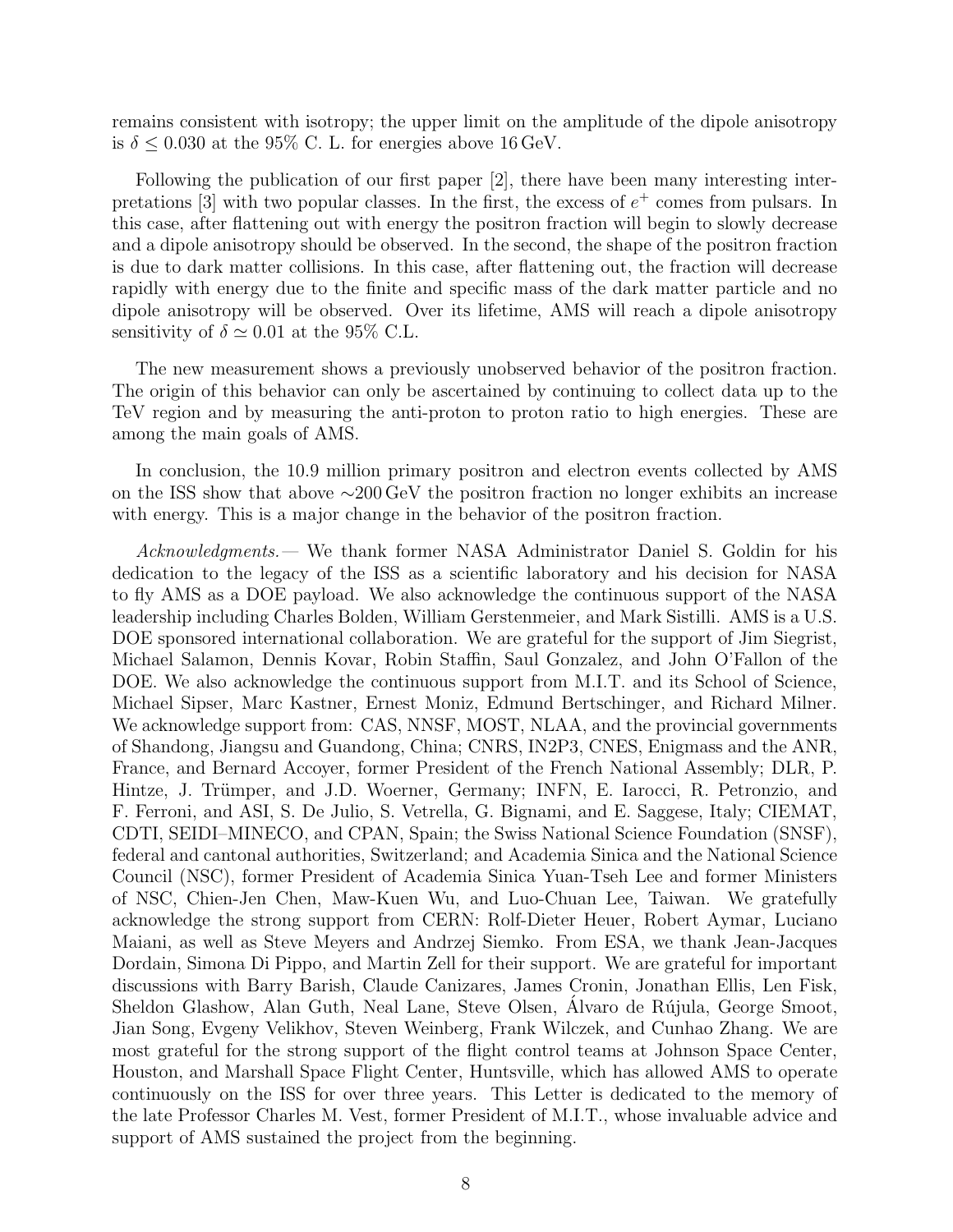- <sup>a</sup> Currently at ISDC, CH–1290 Versoix, Switzerland.
- <sup>b</sup> Currently at ASI, Rome, I–00133, Italy
- <sup>c</sup> Work carried out at the ASI Science Data Center (ASDC) in the framework of the ASI–INFN agreement C/011/11/1.
- <sup>d</sup> Currently at LLNL, Livermore, CA 94550.
- <sup>e</sup> Deceased.
- <sup>f</sup> Xi'an Jiaotong University, XJTU, Xi'an, 710049, China; and China Scholarship Council.
- <sup>g</sup> Sun Yat–Sen University, SYSU, Guangzhou, 510275, China; and China Scholarship Council.
- <sup>h</sup> Currently at SRON, NL–3584 Utrecht, the Netherlands.
- <sup>i</sup> Currently at UNC CB 3255, Chapel Hill, NC 27599.
- <sup>j</sup> Currently at European Organization for Nuclear Research, CERN, CH-1211 Geneva 23. Switzerland.
- <sup>k</sup> Shandong University, SDU, Jinan, Shandong, 250100, China; and China Scholarship Council.
- <sup>1</sup> Harbin Institute of Technology, HIT, Harbin, 150001, China; and China Scholarship Council.
- <sup>m</sup> University of Science and Technology of China, USTC, Hefei, 230026, China; and China Scholarship Council.
- <sup>n</sup> Currently at UC Santa Barbara, Santa Barbara, CA 93106.
- $\degree$  and U. Siena, I-53100, Italy.
- <sup>p</sup> Currently at U. Washington, Seattle, WA 98195.
- <sup>q</sup> Beijing Normal University, BNU, Beijing, 100875, China; and China Scholarship Council.
- <sup>r</sup> Southeast University, SEU, Nanjing, 210096, China; and China Scholarship Council.
- <sup>s</sup> Supported by the Centre national d'études spatiales, CNES.
- <sup>t</sup> Currently at ORACLE, Redwood City, CA 94065.
- $^{\text{u}}$  Supported by the Deutsches Zentrum für Luft– und Raumfahrt, DLR.; Computing resources from JARA-HPC under project JARA0052.
- <sup>v</sup> Supported by the Turkish Atomic Energy Authority, TAEK.
- <sup>w</sup> Supported by the National Natural Science Foundation of China.
- $\alpha$  Also supported by the Italian Space Agency, ASI, contract ASI-INFN I/002/13/0.
- <sup>y</sup> Also supported by the Ministry of Science and Technology.
- <sup>z</sup> Grants NRF-2009-0080142, NRF-2012-010226.
- <sup>A</sup> Computing resources from JARA-HPC under project JARA0052.
- $B$  Supported by the Deutsches Zentrum für Luft– und Raumfahrt, DLR.
- <sup>C</sup> Also supported by SEIDI and CPAN.
- $D$  Supported by Consejo Nacional de Ciencia y Tecnología, CONACYT.
- <sup>E</sup> Grant NRF-2013-004883.
- [1] M. Turner and F. Wilczek, Phys. Rev. **D42** (1990) 1001;
	- J. Ellis, 26th ICRC Salt Lake City (1999) astro-ph/9911440;
	- H. Cheng, J. Feng and K. Matchev, Phys. Rev. Lett. 89 (2002) 211301;
	- S. Profumo and P. Ullio, J. Cosmology Astroparticle Phys. JCAP 07 (2004) 006;
	- D. Hooper and J. Silk, Phys. Rev. D71 (2005) 083503;
	- E. Ponton and L. Randall, JHEP 0904 (2009) 080;
	- G. Kane, R. Lu and S. Watson, Phys. Lett. B681 (2009) 151;
	- D. Hooper, P. Blasi and P. D. Serpico, JCAP 0901 (2009) 025;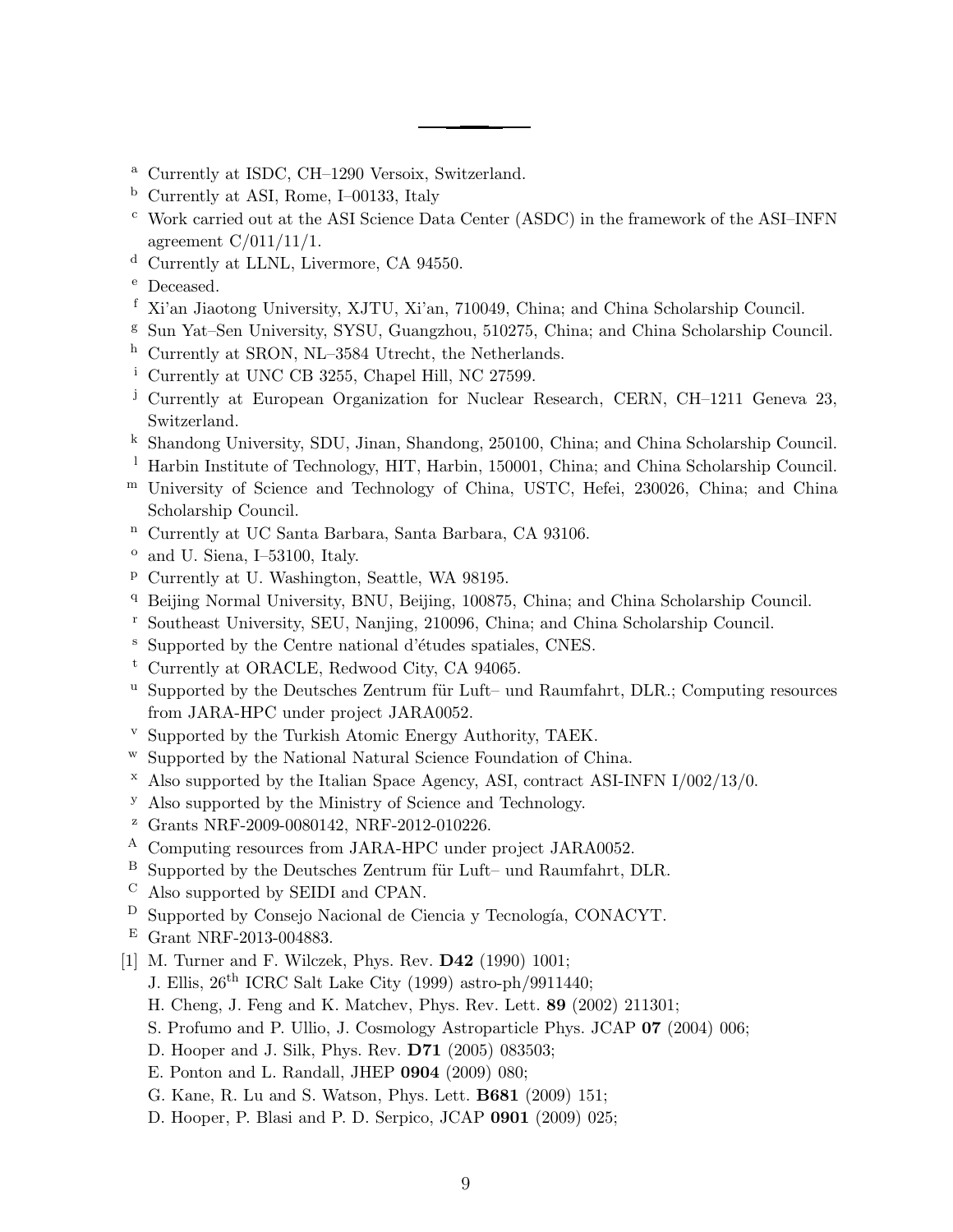Y–Z. Fan et al., Int. J. Mod. Phys. **D19** (2010) 2011;

M. Pato, M. Lattanzi and G. Bertone, JCAP 1012 (2010) 020.

- [2] M. Aguilar et al., Phys. Rev. Lett. 110 (2013) 141102.
- [3] There are many recent excellent theoretical articles on the positron fraction. A few examples are: L. Feng et al., Phys. Lett. **B 728** (2014) 250; K. Blum et al., Phys. Rev. Lett. 111 (2013) 211101; L. Bergström et al., Phys. Rev. Lett. 111 (2013) 171101; J. Kopp, Phys. Rev. D 88 (2013) 076013; I. Cholis and D. Hooper, Phys. Rev. D 88 (2013) 023013; T. Linden and S. Profumo, Astrophys. J. 772 (2013) 18. We thank Drs. Cholis and Kopp for very helpful discussions. [4] A. Kounine, Int. J. Mod. Phys. **E 21** (2012) 1230005; Samuel C.C. Ting, Proc. of 4<sup>th</sup> Intl. Conf. Particle and Fundamental Physics in Space, Geneva, 5–7 Nov. 2012, NUPHBP, to be published; S.–C. Lee, Proc. 20<sup>th</sup> Intl. Conf. Supersymmetry and Unification of Fundamental Interactions (SUSY 2012), 13–18 Aug. 2012, Beijing, China, to be published; M. Aguilar, Proc. XL Intl. Meet. on Fundamental Physics, Centro de Ciencias de Benasque Pedro Pascual, 29 May 2012, to be published; S. Schael, Proc.  $10^{th}$  Symp. Sources and Detection of Dark Matter and Dark Energy in the Universe, Los Angeles, 22–24 Feb. 2012, to be published; B. Bertucci, PoS, EPS-HEP (2011) 67; M. Incagli, AIP Conf. Proc. 1223, (2009) 43; R. Battiston, Nucl. Instrum. Meth. A 588 (2008) 227-234. [5] B. Alpat *et al.*, Nucl. Instrum. Meth. **A 613** (2010) 207. [6] Th. Kirn, Nucl. Instrum. Meth. A 706 (2013) 43; P. Doetinchem et al., Nucl. Instrum. Meth. A 558 (2006) 526; F. Hauler et al., IEEE Trans. Nucl. Sci. 51 (2004) 1365. [7] V. Bindi et al., Nucl. Instrum. Meth. A 743 (2014) 22; A. Basili et al., Nucl. Instrum. Meth. A 707 (2013) 99; V. Bindi et al., Nucl. Instrum. Meth. A 623 (2010) 968. [8] K. Luebelsmeyer *et al.*, Nucl. Instrum. Meth. **A 654** (2011) 639; M. Aguilar et al., Phys. Rep. 366/6 (2002) 331. [9] Ph. Doetinchem et al., Nucl. Phys. B 197 (2009) 15. [10] M. Aguilar-Benitez et al., Nucl. Instrum. Meth. **A 614** (2010) 237; M. Aguilar-Benitez et al., Proc.  $30<sup>th</sup>$  ICRC (2007); P. Aguayo et al., Nucl. Instrum. Meth. A 560 (2006) 291; B. Baret et al., Nucl. Instrum. Meth. A 525 (2004) 126; J. Casaus, Nucl. Phys. B (Proc. Suppl.) 113 (2002) 147.
- [11] C. Adloff et al., Nucl. Instrum. Meth. **A 714** (2013) 147.
- [12] B. Roe *et al.*, Nucl. Instrum. Meth. **A 543** (2005) 577.
- [13] J. Allison *et al.*, IEEE Trans. Nucl. Sci. **53** (2006) 270; S. Agostinelli et al., Nucl. Instrum. Meth. A 506 (2003) 250.
- [14] J. Alcaraz *et al.*, Phys. Lett. **B 484** (2000) 10.
- [15] C. Størmer, The Polar Aurora, Oxford University Press, London (1950).
- [16] P.D. Serpico, Astropart. Phys. **39-40** (2012) 2; T. Delahaye et al., Astron. Astrophys. 501 (2009) 821;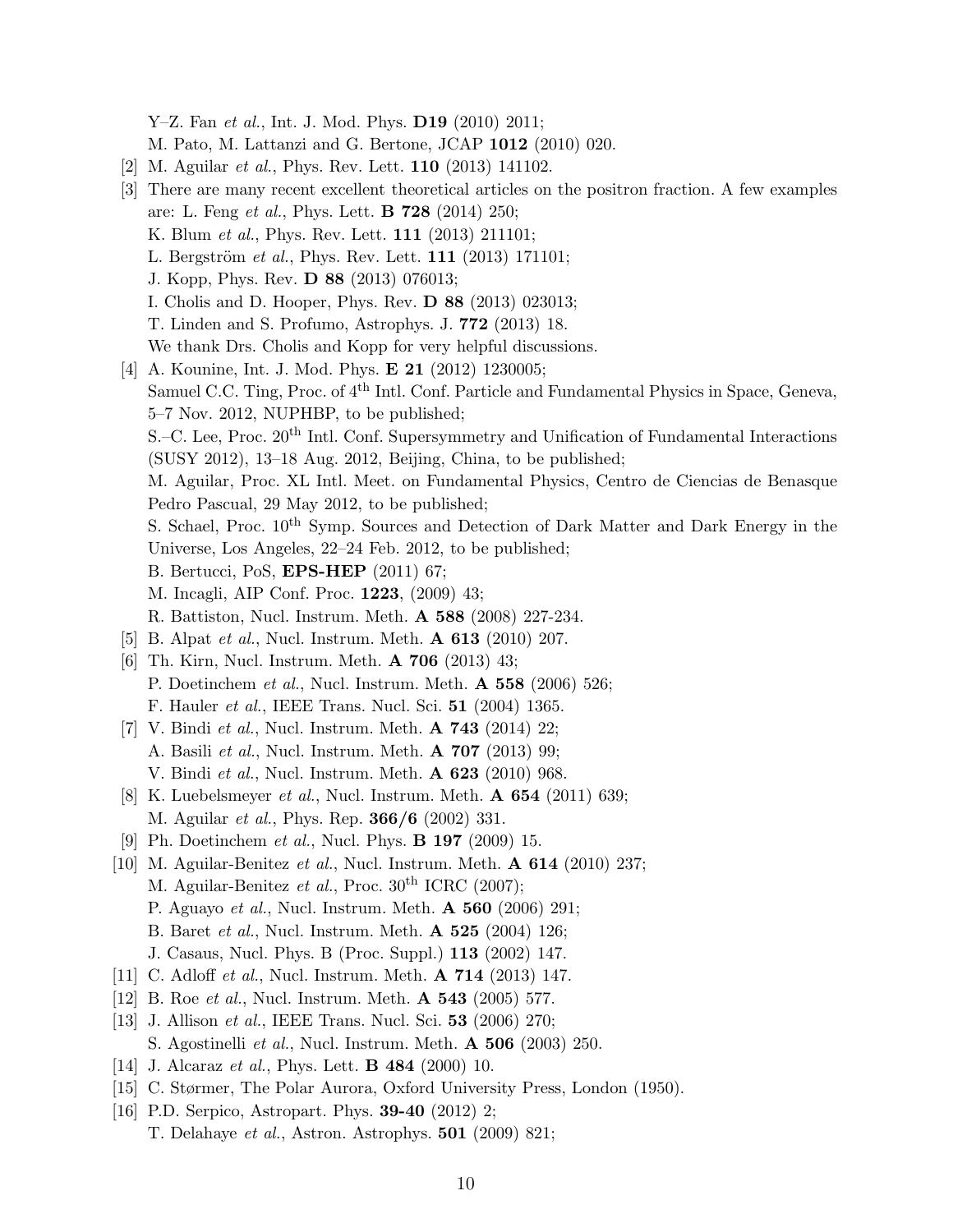I. V. Moskalenko and A. W. Strong, Astrophys. J. 493 (1998) 694. We have not included the model predictions as their uncertainty,  $\mathcal{O}(20\%)$ , is larger than our errors. We thank Dr. Moskalenko for useful discussions on this subject.

- [17] R. Golden et al., Astrophys. J. 457 (1996) L103.
- [18] M. Boezio et al., Adv. Sp. Res. **27-4** (2001) 669.
- [19] J. J. Beatty et al., Phys. Rev. Lett. 93 (2004) 241102; M. A. DuVernois et al., Astrophys. J. 559 (2001) 296.
- [20] M. Aguilar et al., Phys. Lett. B 646 (2007) 145.
- [21] O. Adriani et al., Phys. Rev. Lett. **111** (2013) 081102; O. Adriani et al., Astropart. Phys. 34 (2010) 1; O. Adriani et al., Nature 458 (2009) 607.
- [22] M. Ackermann et al., Phys. Rev. Lett. **108** (2012) 011103.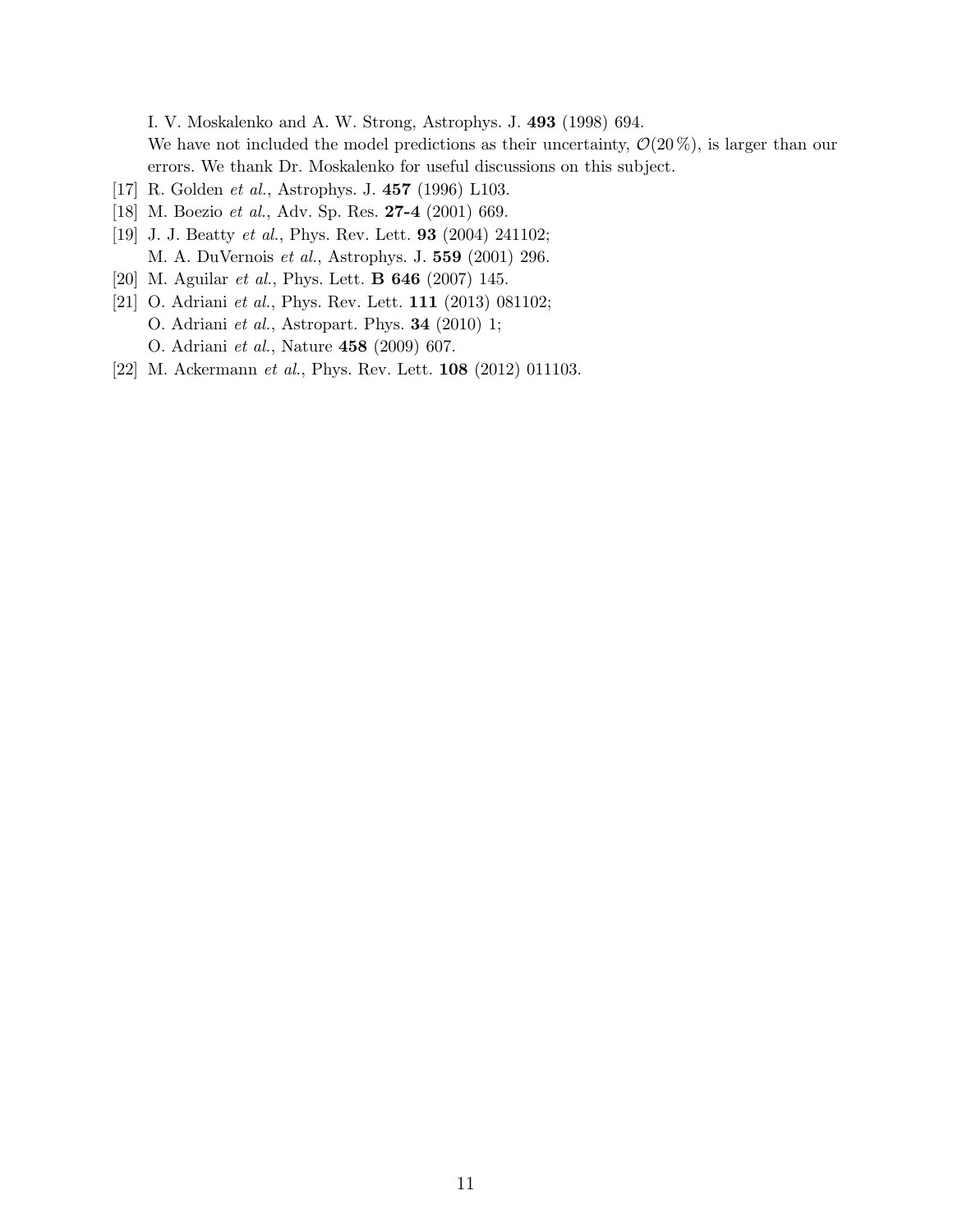TABLE I: Positron fraction as a function of energy. The number of positrons,  $N_{e^+}$ , is corrected for charge confusion. Errors due to: stat. statistical error, acc. acceptance asymmetry, sel. event selection, mig. energy scale and bin-to-bin migration, ref. reference spectra, c.c. charge confusion and syst. total systematic error.

| $\mathbf{Energy}[\text{GeV}]$ |         | $N_{e^+}$ Fraction $\sigma_{stat.}$ |  | $\sigma_{acc.}$ $\sigma_{sel.}$ $\sigma_{mig.}$ $\sigma_{ref.}$ $\sigma_{c.c.}$ |                                                                                  | $\sigma_{syst.}$                                   |
|-------------------------------|---------|-------------------------------------|--|---------------------------------------------------------------------------------|----------------------------------------------------------------------------------|----------------------------------------------------|
| $0.50 - 0.65$                 | 1242    | 0.0943                              |  |                                                                                 | $0.0027$ 0.0009 0.0034 0.0023 0.0003 0.0009 0.0043                               |                                                    |
| $0.65 - 0.81$                 | 5295    | 0.0917                              |  |                                                                                 | $0.0015$ 0.0008 0.0024 0.0020 0.0002 0.0008 0.0033                               |                                                    |
| $0.81 - 1.00$                 | 10664   | 0.0862                              |  |                                                                                 | $0.0008$ 0.0007 0.0014 0.0018 0.0002 0.0007 0.0025                               |                                                    |
| $1.00 - 1.21$                 | 14757   | 0.0820                              |  |                                                                                 | $0.0007$ 0.0006 0.0009 0.0016 0.0002 0.0006 0.0020                               |                                                    |
| $1.21 - 1.45$                 | 22 199  | 0.0775                              |  |                                                                                 | $0.0005$ 0.0005 0.0008 0.0014 0.0001 0.0005 0.0018                               |                                                    |
| $1.45 - 1.70$                 | 27 145  | 0.0724                              |  |                                                                                 | $0.0005$ 0.0004 0.0007 0.0013 0.0001 0.0004 0.0016                               |                                                    |
| $1.70 - 1.97$                 | 33041   | 0.0686                              |  |                                                                                 | $0.0004$ 0.0003 0.0006 0.0011 0.0001 0.0003 0.0014                               |                                                    |
| $1.97 - 2.28$                 | 39475   | 0.0650                              |  |                                                                                 | $0.0003$ 0.0002 0.0006 0.0010 0.0001 0.0003 0.0012                               |                                                    |
| $2.28 - 2.60$                 | 36 067  | 0.0622                              |  |                                                                                 | $0.0004$ 0.0002 0.0005 0.0008 0.0001 0.0002 0.0010                               |                                                    |
| $2.60 - 2.94$                 | 35442   | 0.0597                              |  |                                                                                 | $0.0003$ 0.0001 0.0004 0.0007 0.0001 0.0002 0.0009                               |                                                    |
| $2.94 - 3.30$                 | 34977   | 0.0576                              |  |                                                                                 | $0.0003$ 0.0001 0.0003 0.0006 0.0001 0.0002 0.0008                               |                                                    |
| $3.30 - 3.70$                 | 31762   | 0.0559                              |  |                                                                                 | $0.0003$ 0.0001 0.0003 0.0006 0.0001 0.0002 0.0007                               |                                                    |
| $3.70 - 4.11$                 | 33051   | 0.0553                              |  |                                                                                 | $0.0003$ 0.0001 0.0002 0.0005 0.0001 0.0002 0.0006                               |                                                    |
| $4.11 - 4.54$                 | 30 310  | 0.0539                              |  |                                                                                 | $0.0003$ 0.0001 0.0001 0.0004 0.0001 0.0002 0.0005                               |                                                    |
| $4.54 - 5.00$                 | 29764   | 0.0528                              |  |                                                                                 | $0.0003$ 0.0001 0.0001 0.0003 0.0001 0.0002 0.0004                               |                                                    |
| $5.00 - 5.50$                 | 27688   | 0.0524                              |  |                                                                                 | $0.0003$ 0.0001 0.0001 0.0003 0.0001 0.0002 0.0004                               |                                                    |
| $5.50 - 6.00$                 | 23 4 88 | 0.0515                              |  |                                                                                 | $0.0003$ 0.0001 0.0001 0.0002 0.0001 0.0002                                      | 0.0003                                             |
| $6.00 - 6.56$                 | 22 113  | 0.0514                              |  |                                                                                 | $0.0003$ 0.0001 0.0001 0.0002 0.0001 0.0002 0.0003                               |                                                    |
| $6.56 - 7.16$                 | 20863   | 0.0511                              |  |                                                                                 | $0.0004$ 0.0001 0.0001 0.0001 0.0001 0.0002 0.0003                               |                                                    |
| $7.16 - 7.80$                 | 18033   | 0.0506                              |  |                                                                                 | $0.0004$ 0.0001 0.0001 0.0001 0.0001 0.0002 0.0003                               |                                                    |
| $7.80 - 8.50$                 | 15719   | 0.0509                              |  |                                                                                 | $0.0004$ 0.0001 0.0001 0.0001 0.0001 0.0002 0.0003                               |                                                    |
| $8.50 - 9.21$                 | 13389   | 0.0514                              |  |                                                                                 | $0.0004$ 0.0001 0.0001 0.0001 0.0001 0.0002                                      | 0.0003                                             |
| $9.21 - 9.95$                 | 12 2 45 | 0.0513                              |  |                                                                                 | $0.0005$ 0.0001 0.0001 0.0001 0.0001 0.0002 0.0003                               |                                                    |
| $9.95 - 10.73$                | 10641   | 0.0523                              |  |                                                                                 | $0.0005$ 0.0001 0.0001 0.0002 0.0001 0.0002 0.0003                               |                                                    |
| $10.73 - 11.54$               | 9504    | 0.0532                              |  |                                                                                 | $0.0006$ 0.0001 0.0001 0.0002 0.0001 0.0002 0.0003                               |                                                    |
| $11.54 - 12.39$               | 7846    | 0.0546                              |  |                                                                                 | $0.0006$ 0.0001 0.0001 0.0002 0.0001 0.0002 0.0003                               |                                                    |
| $12.39 - 13.27$               | 7646    | 0.0553                              |  |                                                                                 | $0.0006$ 0.0001 0.0001 0.0002 0.0001 0.0002                                      | 0.0003                                             |
| $13.27 - 14.19$               | 6457    | 0.0552                              |  |                                                                                 | $0.0007$ 0.0001 0.0001 0.0002 0.0001 0.0002 0.0004                               |                                                    |
| $14.19 - 15.15$               | 5704    | 0.0558                              |  |                                                                                 | $0.0007$ 0.0001 0.0001 0.0002 0.0001 0.0002 0.0004                               |                                                    |
| $15.15 - 16.15$               | 5419    | 0.0570                              |  |                                                                                 | $0.0008$ 0.0001 0.0001 0.0003 0.0001 0.0002 0.0004                               |                                                    |
| $16.15 - 17.18$               | 4689    | 0.0585                              |  |                                                                                 |                                                                                  | $0.0009$ 0.0001 0.0001 0.0003 0.0001 0.0002 0.0004 |
| $17.18 - 18.25$               | 4016    | 0.0601                              |  |                                                                                 |                                                                                  | $0.0010$ 0.0001 0.0001 0.0003 0.0001 0.0002 0.0004 |
| $18.25 - 19.37$               | 3906    | 0.0596                              |  |                                                                                 |                                                                                  | $0.0010$ 0.0001 0.0001 0.0003 0.0001 0.0002 0.0004 |
| $19.37 - 20.54$               | 3777    | 0.0625                              |  |                                                                                 | $0.0010 \mid 0.0001 \mid 0.0001 \mid 0.0003 \mid 0.0001 \mid 0.0002 \mid 0.0004$ |                                                    |
| $20.54 - 21.76$               | 3244    | 0.0617                              |  |                                                                                 | $0.0011$ 0.0001 0.0001 0.0004 0.0001 0.0002 0.0005                               |                                                    |
| $21.76 - 23.07$               | 2910    | 0.0640                              |  |                                                                                 | $0.0012$ 0.0001 0.0001 0.0004 0.0001 0.0002 0.0005                               |                                                    |
| $23.07 - 24.45$               | 2813    | 0.0655                              |  |                                                                                 |                                                                                  | $0.0013$ 0.0001 0.0002 0.0004 0.0001 0.0002 0.0005 |

Continued on next page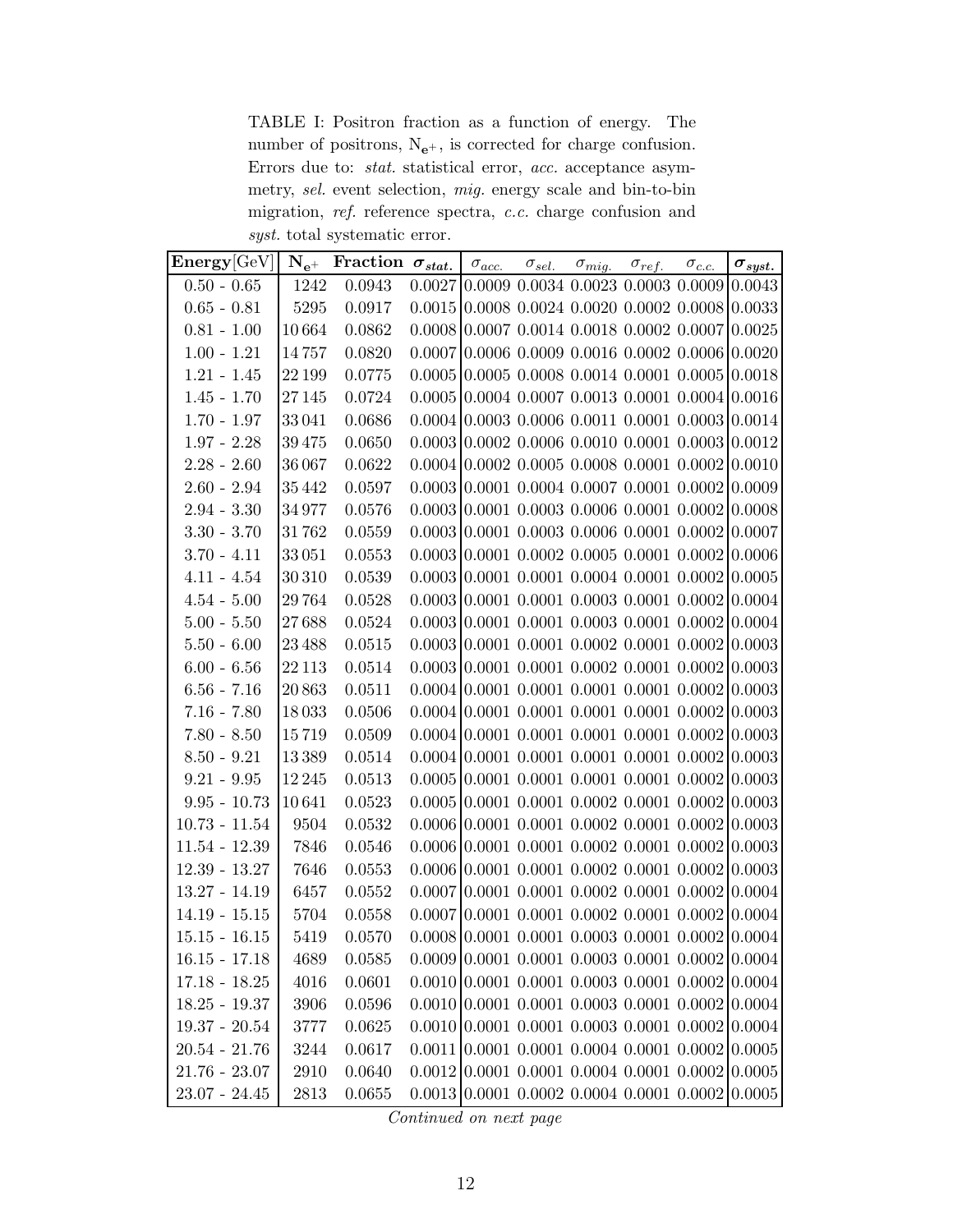TABLE I – Continued from previous page

| Energy[GeV]     |          | $N_{e^+}$ Fraction $\sigma_{stat.}$ | $\sigma_{acc.}$                             | $\sigma_{sel.}$ $\sigma_{mig.}$ $\sigma_{ref.}$ $\sigma_{c.c.}$ |  |                                                                          | $\sigma_{syst.}$ |
|-----------------|----------|-------------------------------------|---------------------------------------------|-----------------------------------------------------------------|--|--------------------------------------------------------------------------|------------------|
| $24.45 - 25.87$ | 2631     | 0.0652                              |                                             |                                                                 |  | $0.0013$ 0.0001 0.0002 0.0004 0.0001 0.0002 0.0005                       |                  |
| $25.87 - 27.34$ | 2397     | 0.0662                              |                                             |                                                                 |  | $0.0014$ $0.0001$ $0.0002$ $0.0004$ $0.0001$ $0.0002$ $0.0005$           |                  |
| $27.34 - 28.87$ | 2325     | 0.0704                              |                                             |                                                                 |  | $0.0015$ 0.0001 0.0002 0.0005 0.0001 0.0002 0.0006                       |                  |
| $28.87 - 30.45$ | 2040     | 0.0717                              | $0.0016$ 0.0001 0.0002 0.0005 0.0001 0.0002 |                                                                 |  |                                                                          | 0.0006           |
| $30.45 - 32.10$ | 1706     | 0.0719                              |                                             |                                                                 |  | $0.0018$ 0.0001 0.0003 0.0005 0.0001 0.0002 0.0006                       |                  |
| $32.10 - 33.80$ | 1530     | 0.0721                              | $0.0019$ 0.0001 0.0003 0.0005 0.0001 0.0002 |                                                                 |  |                                                                          | 0.0006           |
| $33.80 - 35.57$ | 1496     | 0.0766                              |                                             |                                                                 |  | $0.0021$ 0.0001 0.0003 0.0005 0.0001 0.0002 0.0007                       |                  |
| $35.57 - 37.40$ | $1327\,$ | 0.0732                              |                                             |                                                                 |  | $0.0021$ 0.0001 0.0003 0.0005 0.0001 0.0002 0.0007                       |                  |
| $37.40 - 40.00$ | 1607     | 0.0781                              |                                             |                                                                 |  | $0.0020$ $0.0001$ $0.0004$ $0.0006$ $0.0001$ $0.0002$ $0.0007$           |                  |
| $40.00 - 43.39$ | 1616     | 0.0806                              |                                             |                                                                 |  | $0.0021$ 0.0001 0.0004 0.0006 0.0001 0.0002 0.0008                       |                  |
| $43.39 - 47.01$ | 1401     | 0.0872                              |                                             |                                                                 |  | $0.0024$ 0.0001 0.0005 0.0006 0.0001 0.0003 0.0008                       |                  |
| $47.01 - 50.87$ | 1116     | 0.0840                              |                                             |                                                                 |  | $0.0027$ 0.0002 0.0005 0.0006 0.0001 0.0003 0.0009                       |                  |
| $50.87 - 54.98$ | 1041     | 0.0887                              |                                             |                                                                 |  | $0.0028$ 0.0002 0.0006 0.0007 0.0001 0.0003 0.0010                       |                  |
| $54.98 - 59.36$ | 837      | 0.0921                              |                                             |                                                                 |  | $0.0032$ 0.0002 0.0007 0.0007 0.0001 0.0004 0.0010                       |                  |
| $59.36 - 64.03$ | 710      | 0.0933                              |                                             |                                                                 |  | $0.0037$ 0.0002 0.0007 0.0007 0.0001 0.0004 0.0011                       |                  |
| $64.03 - 69.00$ | 644      | 0.0974                              |                                             |                                                                 |  | $0.0039$ 0.0002 0.0008 0.0007 0.0002 0.0005 0.0012                       |                  |
| $69.00 - 74.30$ | 606      | 0.1069                              |                                             |                                                                 |  | $0.0044$ 0.0002 0.0009 0.0007 0.0002 0.0006 0.0013                       |                  |
| $74.30 - 80.00$ | 450      | 0.0963                              |                                             |                                                                 |  | $0.0047$ 0.0002 0.0010 0.0007 0.0002 0.0006 0.0014                       |                  |
| $80.00 - 86.00$ | 381      | 0.1034                              |                                             |                                                                 |  | $0.0056$ 0.0002 0.0011 0.0007 0.0002 0.0007 0.0015                       |                  |
| $86.00 - 92.50$ | 398      | 0.1207                              |                                             |                                                                 |  | $0.0063 \mid 0.0002 \; 0.0011 \; 0.0007 \; 0.0003 \; 0.0009 \mid 0.0016$ |                  |
| $92.50 - 100.0$ | 358      | 0.1169                              |                                             |                                                                 |  | $0.0063$ 0.0002 0.0013 0.0007 0.0003 0.0010 0.0018                       |                  |
| $100.0 - 115.1$ | 524      | 0.1205                              |                                             |                                                                 |  | $0.0054$ 0.0002 0.0014 0.0007 0.0004 0.0013 0.0021                       |                  |
| $115.1 - 132.1$ | 365      | 0.1110                              | $0.0062$ 0.0002 0.0017 0.0007 0.0005 0.0018 |                                                                 |  |                                                                          | 0.0026           |
| $132.1 - 151.5$ | 271      | 0.1327                              |                                             |                                                                 |  | $0.0083$ 0.0002 0.0020 0.0007 0.0006 0.0024 0.0032                       |                  |
| $151.5 - 173.5$ | 228      | 0.1374                              |                                             |                                                                 |  | $0.0097$ 0.0002 0.0023 0.0007 0.0007 0.0031 0.0040                       |                  |
| $173.5 - 206.0$ | 225      | 0.1521                              |                                             |                                                                 |  | $0.0109$ 0.0002 0.0027 0.0007 0.0008 0.0044 0.0053                       |                  |
| $206.0 - 260.0$ | 178      | 0.1550                              |                                             |                                                                 |  | $0.0124$ 0.0003 0.0034 0.0007 0.0011 0.0076 0.0084                       |                  |
| $260.0 - 350.0$ | 135      | 0.1590                              |                                             |                                                                 |  | $0.0168$ 0.0003 0.0045 0.0007 0.0015 0.0123 0.0132                       |                  |
| $350.0 - 500.0$ | 72       | 0.1471                              |                                             |                                                                 |  | $0.0278$ 0.0003 0.0064 0.0007 0.0022 0.0182 0.0194                       |                  |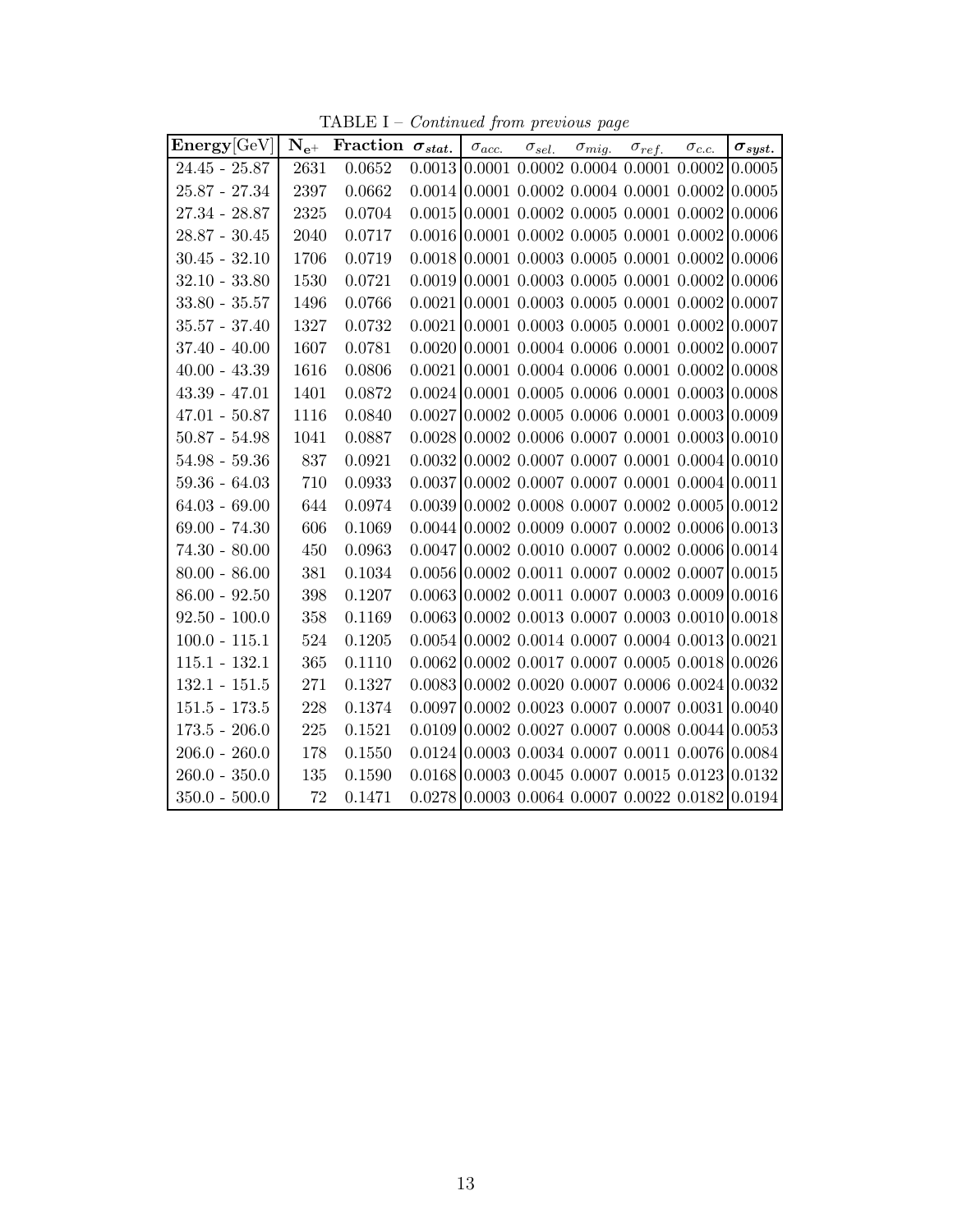

FIG. 1. A 369 GeV positron event as measured by the AMS detector on the ISS in the bending  $(y-z)$  plane. Tracker planes 1 to 9 measure the particle charge, sign, and momentum. The TRD identifies the particle as  $e^{\pm}$ . The TOF measures the absolute charge value to be 1 and ensures that the particle is downward-going. The RICH independently measures the charge and velocity. The ECAL measures the 3D shower profile, independently identifies the particle as an  $e^{\pm}$  and measures its energy. A positron is identified by 1) positive rigidity in the tracker, 2) an  $e^{\pm}$  signal in the TRD, 3) an  $e^{\pm}$  signal in the ECAL and 4) the matching of the ECAL shower energy and axis with the momentum measured with the tracker and magnet. Note: the 3D ECAL has <sup>9</sup> superlayers along the <sup>z</sup> axis with fibers in alternating directions. In the  $(y-z)$  plane the wider rectangles display the width of the shower in 5 superlayers and the narrower rectangles display the energy deposition per layer in the other <sup>4</sup> alternating superlayers. The shower axis is defined from the 3D shower shape.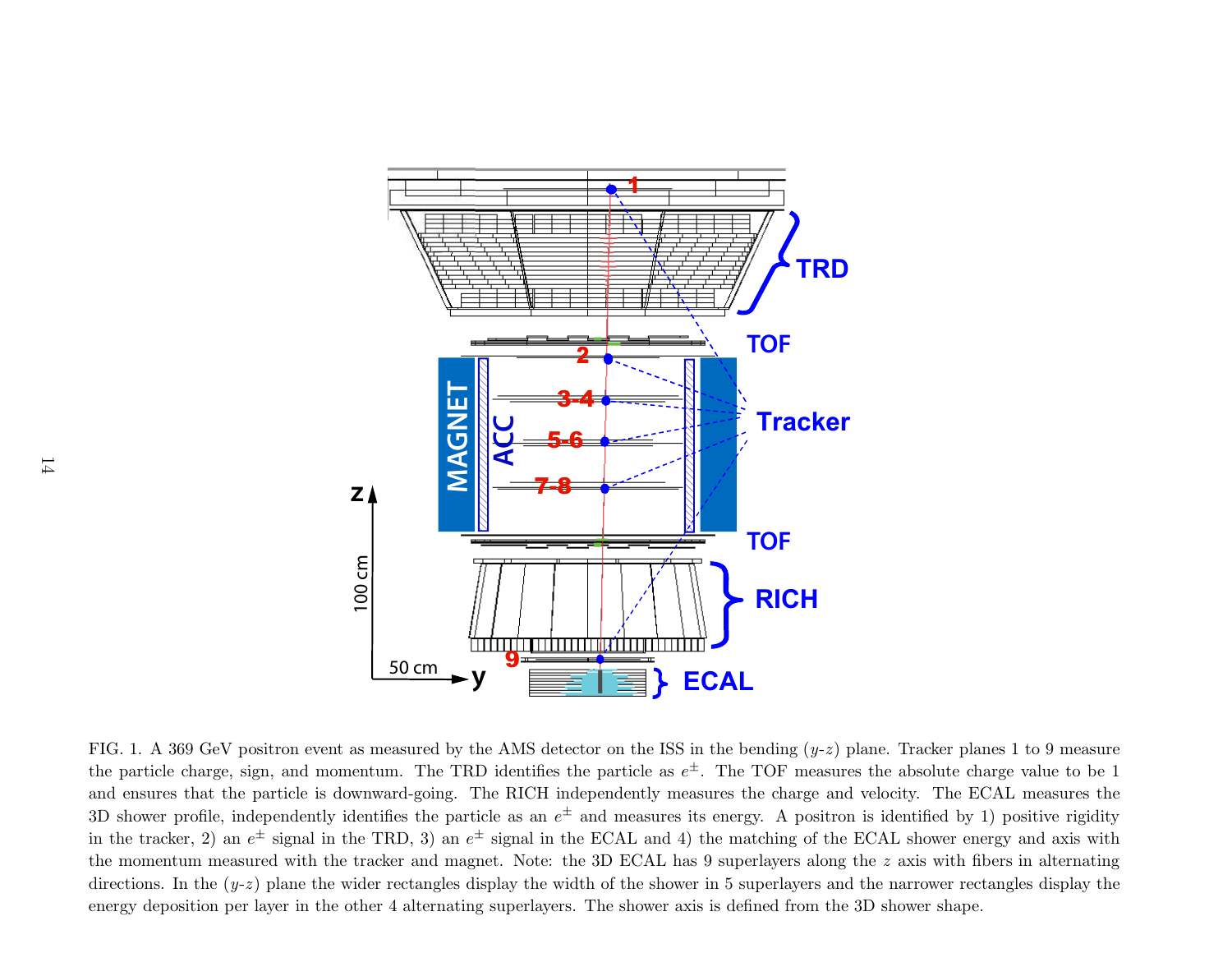

FIG. 2. The positron fraction from <sup>1</sup> to <sup>35</sup> GeV. It shows <sup>a</sup> rapid decrease from <sup>1</sup> to <sup>∼</sup><sup>8</sup> GeV followed by <sup>a</sup> steady increase. The AMS data provide accurate information on the minimum of the positron fraction.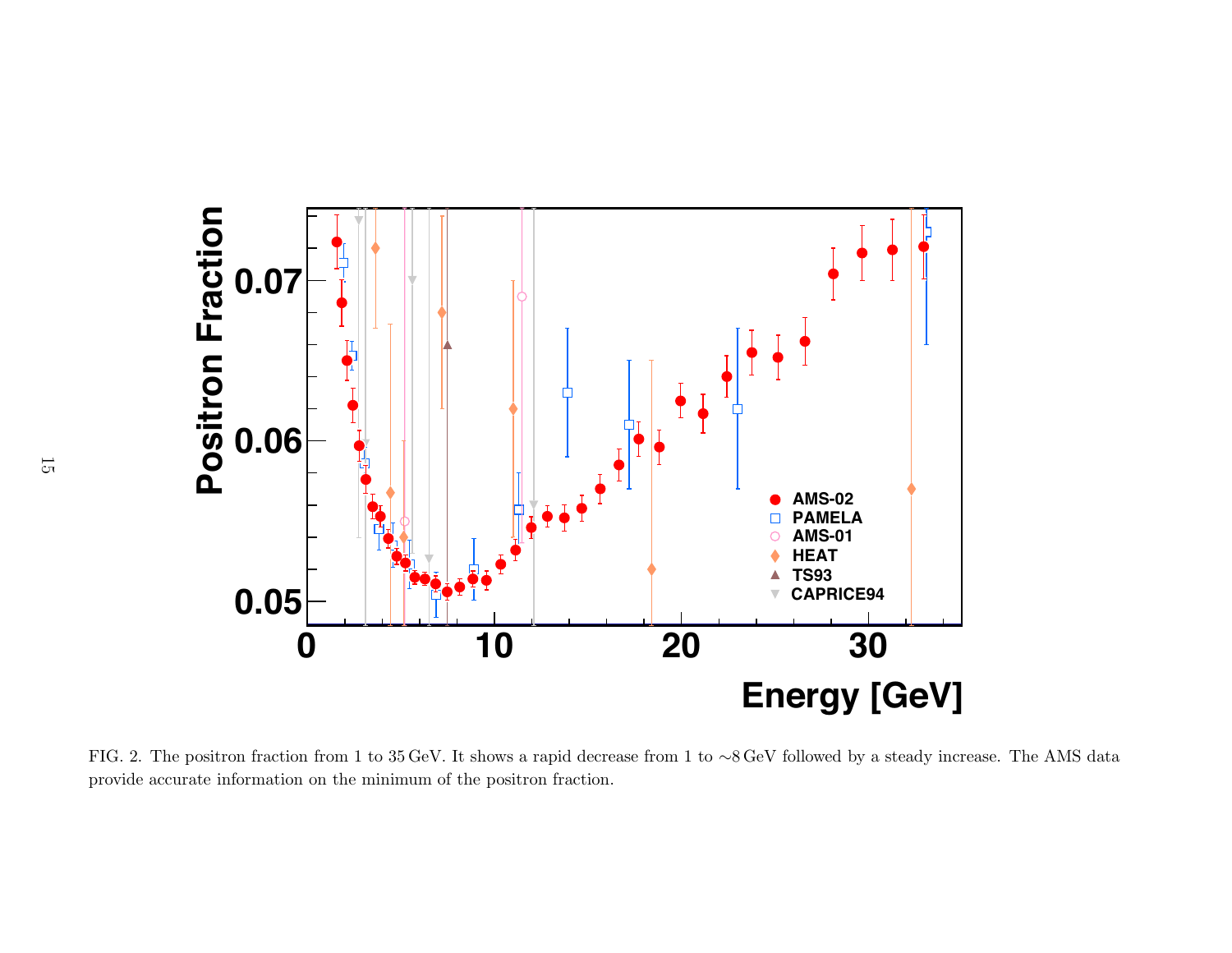

FIG. 3. The positron fraction above <sup>10</sup> GeV, where it begins to increase. The present measurement extends the energy range to <sup>500</sup> GeVand demonstrates that above  $\sim 200 \text{GeV}$  the positron fraction is no longer increasing. Measurements from PAMELA [21] (the horizontal blue line is their lower limit), Fermi-LAT [22], and other experiments [17-20] are also shown.